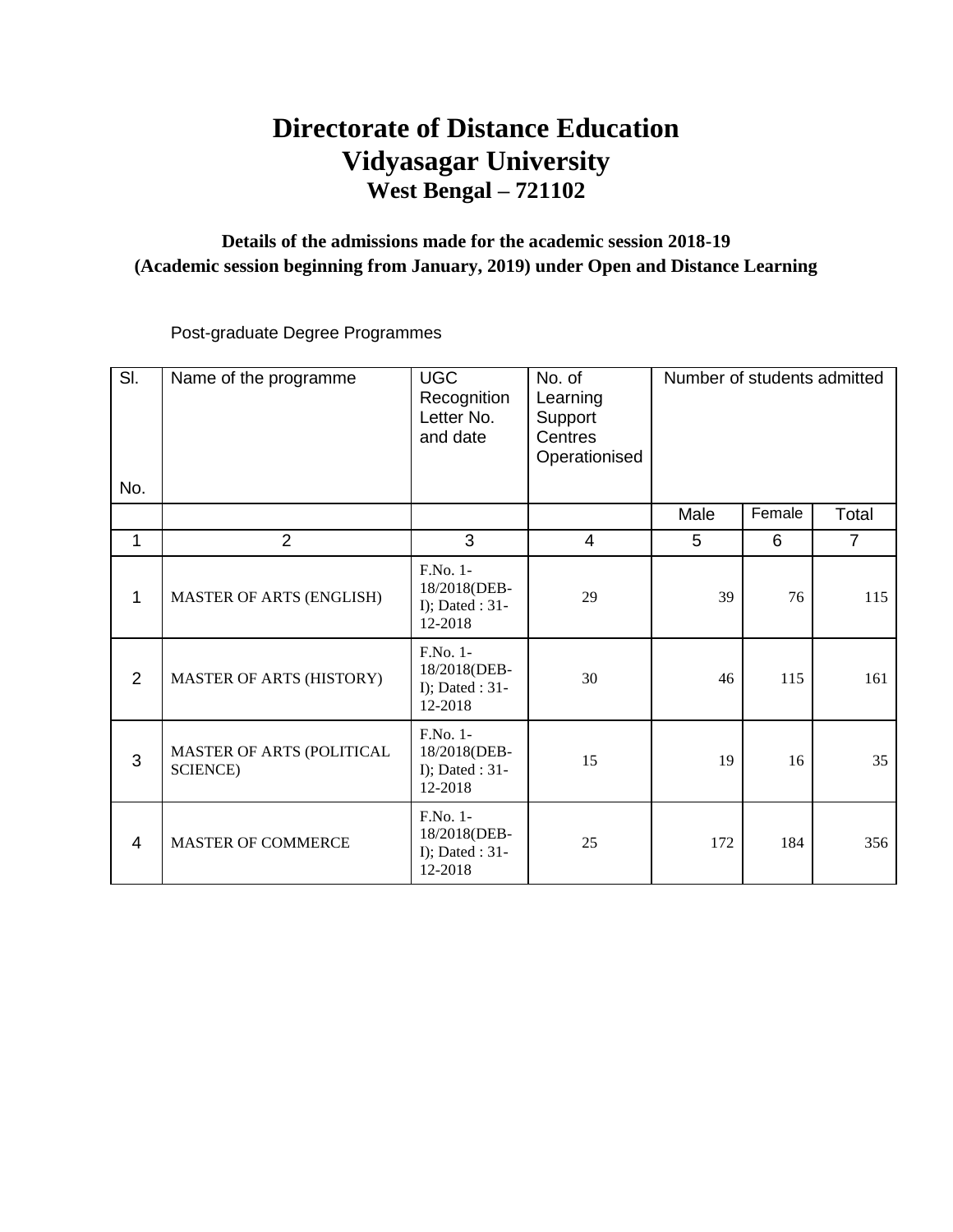## Programme-wise details

#### (a) Master of Arts (English)

| SI.No          | <b>Name</b>                | <b>Enrolment ID</b> | Date of<br><b>Admission</b> | Category<br>SC/ST/OBC/PW<br>D*/EWS** |
|----------------|----------------------------|---------------------|-----------------------------|--------------------------------------|
|                |                            |                     |                             |                                      |
| $\mathbf{1}$   | <b>INDRANIL JANA</b>       | VUDDE1911939        | 3/01/2019                   | <b>GEN</b>                           |
| $\overline{2}$ | <b>PUSPEN CHOWDHURY</b>    | VUDDE1912030        | 8/02/2019                   | <b>GEN</b>                           |
| 3              | RIMA SAMANTA               | VUDDE1912106        | 6/01/2019                   | <b>GEN</b>                           |
| $\pmb{4}$      | <b>TUSHAR KANTI BERA</b>   | VUDDE1912112        | 18/01/2019                  | OBC-B                                |
| 5              | SOMA JANA                  | VUDDE1912113        | 6/01/2019                   | <b>GEN</b>                           |
| 6              | <b>SUMAN GHORAI</b>        | VUDDE1912115        | 7/01/2019                   | <b>GEN</b>                           |
| $\overline{7}$ | <b>MONALISA ACHARYA</b>    | VUDDE1922171        | 9/01/2019                   | <b>GEN</b>                           |
| 8              | <b>LAXMI PATRA</b>         | VUDDE1922242        | 9/01/2019                   | <b>GEN</b>                           |
| 9              | <b>SUMIT GOSWAMI</b>       | VUDDE1922248        | 1/02/2019                   | <b>GEN</b>                           |
| 10             | <b>TAPOJYOTI DAS</b>       | VUDDE1922252        | 9/01/2019                   | SC                                   |
| 11             | <b>SUBRATA SUR</b>         | VUDDE1922257        | 9/01/2019                   | <b>GEN</b>                           |
| 12             | MADHURIMA DINDA            | VUDDE1922283        | 11/01/2019                  | <b>GEN</b>                           |
| 13             | <b>KOUSHIK DEY</b>         | VUDDE1922285        | 18/01/2019                  | <b>GEN</b>                           |
| 14             | SANJUKTA GIRI              | VUDDE1922308        | 11/01/2019                  | OBC-B                                |
| 15             | <b>SUNITA DE</b>           | VUDDE1922386        | 14/01/2019                  | <b>GEN</b>                           |
| 16             | SK MAHAMMAD HOSEN          | VUDDE1922437        | 17/01/2019                  | OBC-APWD, OH                         |
| 17             | MADHUMITA CHAKRABORTY      | VUDDE1922463        | 17/01/2019                  | <b>GEN</b>                           |
| 18             | <b>KHOKHON MAHATA</b>      | VUDDE1922614        | 30/01/2019                  | OBC-B                                |
| 19             | <b>SUSMITA ROY</b>         | VUDDE1922652        | 31/01/2019                  | <b>GEN</b>                           |
| 20             | <b>ARPAN GHARA</b>         | VUDDE1922762        | 8/02/2019                   | <b>GEN</b>                           |
| 21             | ARCHANA JANA               | VUDDE1922768        | 8/02/2019                   | <b>GEN</b>                           |
| 22             | <b>DIPANWITA GIRI</b>      | VUDDE1922770        | 9/02/2019                   | <b>GEN</b>                           |
| 23             | <b>JOYASMITA ADAK</b>      | VUDDE1922779        | 11/02/2019                  | <b>GEN</b>                           |
| 24             | PRIYANKA PRADHAN           | VUDDE1922792        | 11/02/2019                  | <b>GEN</b>                           |
| 25             | <b>MAMPI KHANRA</b>        | VUDDE1922835        | 13/02/2019                  | <b>GEN</b>                           |
| 26             | <b>SURESH MANNA</b>        | VUDDE1922874        | 14/02/2019                  | <b>GEN</b>                           |
| 27             | <b>SHABNAM YASMIN</b>      | VUDDE1922927        | 22/02/2019                  | OBC-B                                |
| 28             | <b>SWAPAN KUNDU</b>        | VUDDE1922950        | 28/02/2019                  | <b>GEN</b>                           |
| 29             | PRANAY KUMAR GHOSH         | VUDDE1922951        | 26/02/2019                  | <b>GEN</b>                           |
| 30             | PINKU ROY                  | VUDDE1922953        | 23/02/2019                  | <b>GEN</b>                           |
| 31             | <b>IPSITA GHOSHAL</b>      | VUDDE1924002        | 25/02/2019                  | <b>GEN</b>                           |
| 32             | <b>KRISHNA CHAKRABORTY</b> | VUDDE1924004        | 25/02/2019                  | <b>GEN</b>                           |
| 33             | KOUSHIK SAMANTA            | VUDDE1924006        | 25/02/2019                  | <b>GEN</b>                           |
| 34             | PAYEL CHAUDHURI            | VUDDE1922268        | 6/02/2019                   | <b>GEN</b>                           |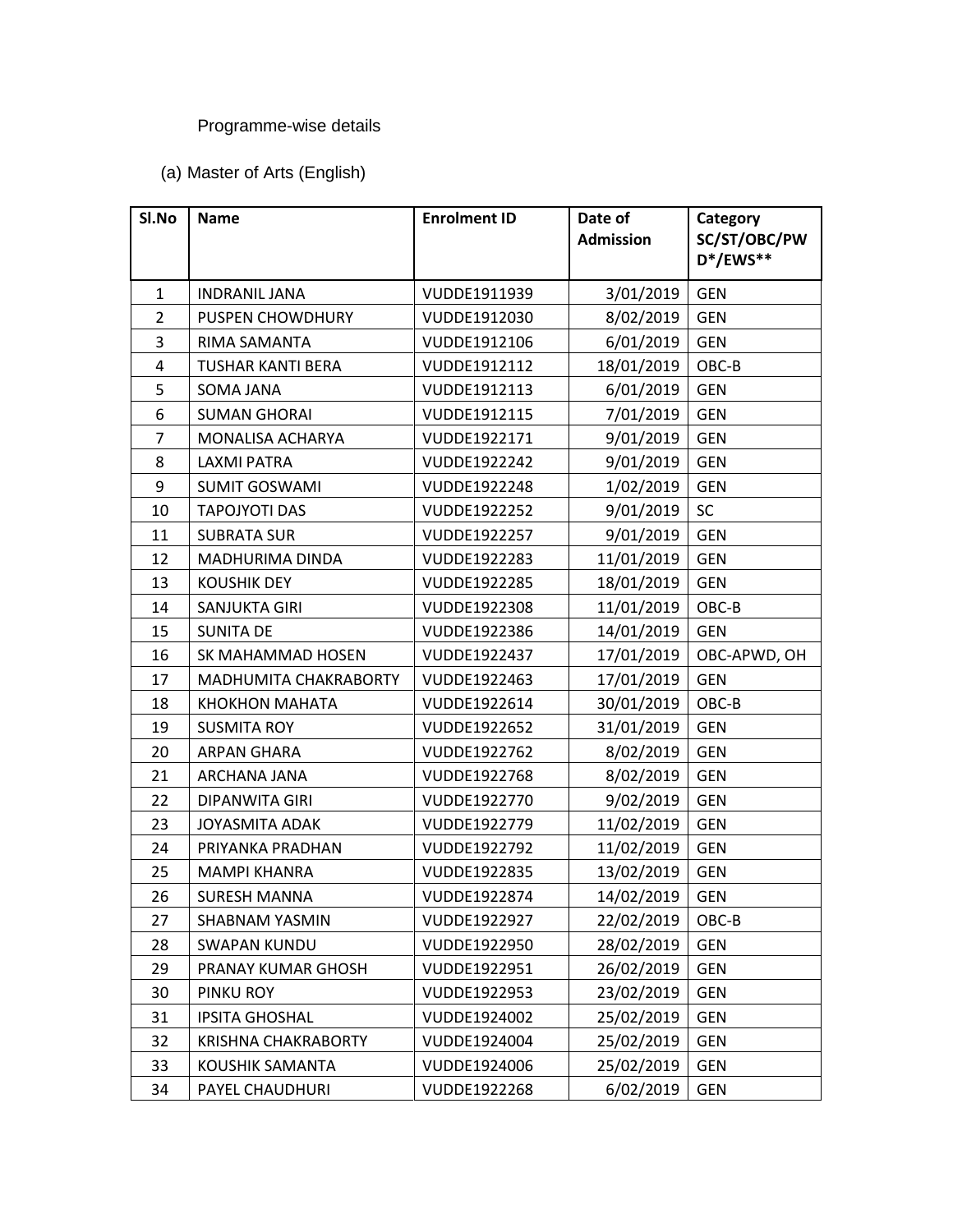| 35 | <b>ANKITA BISWAS</b>       | VUDDE1922281 | 10/01/2019 | <b>GEN</b> |
|----|----------------------------|--------------|------------|------------|
| 36 | <b>ISHANI BHATTACHARYA</b> | VUDDE1922542 | 21/01/2019 | <b>GEN</b> |
| 37 | SHILPA MAHAL               | VUDDE1922551 | 22/01/2019 | <b>GEN</b> |
| 38 | <b>SWAPAN KUMAR SIL</b>    | VUDDE1922763 | 12/02/2019 | OBC-B      |
| 39 | <b>SUPRIYA GHOSH</b>       | VUDDE1922824 | 13/02/2019 | <b>GEN</b> |
| 40 | SANGITA HAZRA JANA         | VUDDE1922756 | 28/02/2019 | <b>GEN</b> |
| 41 | SURAJIT ADHIKARI           | VUDDE1911994 | 4/01/2019  | <b>GEN</b> |
| 42 | RITU KANRAR                | VUDDE1912107 | 26/01/2019 | <b>GEN</b> |
| 43 | <b>ANIRBAN KOLEY</b>       | VUDDE1922225 | 9/01/2019  | OBC-B      |
| 44 | <b>NEHA DHARA</b>          | VUDDE1922361 | 13/01/2019 | <b>GEN</b> |
| 45 | SRITAMA GHOSH              | VUDDE1922498 | 18/01/2019 | OBC-B      |
| 46 | <b>SUPARNA GHOSH</b>       | VUDDE1922509 | 19/01/2019 | <b>GEN</b> |
| 47 | <b>HEMANTA SENAPATI</b>    | VUDDE1922892 | 21/02/2019 | <b>GEN</b> |
| 48 | SHABNAM                    | VUDDE1922958 | 23/02/2019 | OBC-A      |
| 49 | ALIVIYA SINHA              | VUDDE1922995 | 28/02/2019 | <b>GEN</b> |
| 50 | <b>MAMONI MANNA</b>        | VUDDE1911954 | 4/01/2019  | SC         |
| 51 | <b>ANIMESH SAMANTA</b>     | VUDDE1912095 | 9/01/2019  | <b>GEN</b> |
| 52 | <b>MOTAHAR HOSSAIN</b>     | VUDDE1922237 | 10/01/2019 | OBC-A      |
| 53 | PAYEL MAITY                | VUDDE1922303 | 12/01/2019 | <b>GEN</b> |
| 54 | <b>SUPARNA RANA</b>        | VUDDE1922341 | 12/01/2019 | OBC-B      |
| 55 | <b>SUBRATA SAMANTA</b>     | VUDDE1922602 | 13/02/2019 | <b>SC</b>  |
| 56 | <b>BIKASH ACHARYA</b>      | VUDDE1922965 | 28/02/2019 | <b>GEN</b> |
| 57 | RAJA MONDAL                | VUDDE1912020 | 5/01/2019  | <b>SC</b>  |
| 58 | TAIYABA RAYEEN ERAM        | VUDDE1922238 | 11/01/2019 | <b>GEN</b> |
| 59 | AYESHA EJAZ                | VUDDE1922312 | 11/01/2019 | <b>GEN</b> |
| 60 | DEBKANYA BANERJEE          | VUDDE1922326 | 18/01/2019 | <b>GEN</b> |
| 61 | <b>ABU TAUFIK HOSSEN</b>   | VUDDE1922845 | 13/02/2019 | <b>GEN</b> |
| 62 | MOKARREMA NASRIN           | VUDDE1911991 | 4/01/2019  | <b>GEN</b> |
| 63 | <b>FARHENA PARVIN</b>      | VUDDE1911997 | 5/01/2019  | <b>GEN</b> |
| 64 | ANANYA SAMANTA             | VUDDE1912101 | 10/01/2019 | <b>GEN</b> |
| 65 | MOUSINA SAMANTA            | VUDDE1922217 | 9/01/2019  | <b>GEN</b> |
| 66 | SUDESHNA SASMAL            | VUDDE1922269 | 10/01/2019 | <b>GEN</b> |
| 67 | RESHMINA KHATUN            | VUDDE1922278 | 10/01/2019 | OBC-A      |
| 68 | AKRAM ALI MALLICK          | VUDDE1922382 | 14/01/2019 | OBC-A      |
| 69 | <b>CHADNI PERVIN</b>       | VUDDE1922409 | 15/01/2019 | OBC-A      |
| 70 | <b>SUJATA CHAKRABORTY</b>  | VUDDE1922145 | 7/01/2019  | <b>GEN</b> |
| 71 | <b>BIDISHA DAS</b>         | VUDDE1912109 | 6/01/2019  | <b>GEN</b> |
| 72 | <b>MOUMITA BERA</b>        | VUDDE1922383 | 14/01/2019 | <b>GEN</b> |
| 73 | SANJIBA GHOSH              | VUDDE1922495 | 18/01/2019 | <b>GEN</b> |
| 74 | <b>LABONI KUNDU</b>        | VUDDE1922954 | 23/02/2019 | <b>GEN</b> |
| 75 | <b>SIFA AKHTAR</b>         | VUDDE1912075 | 5/01/2019  | OBC-A      |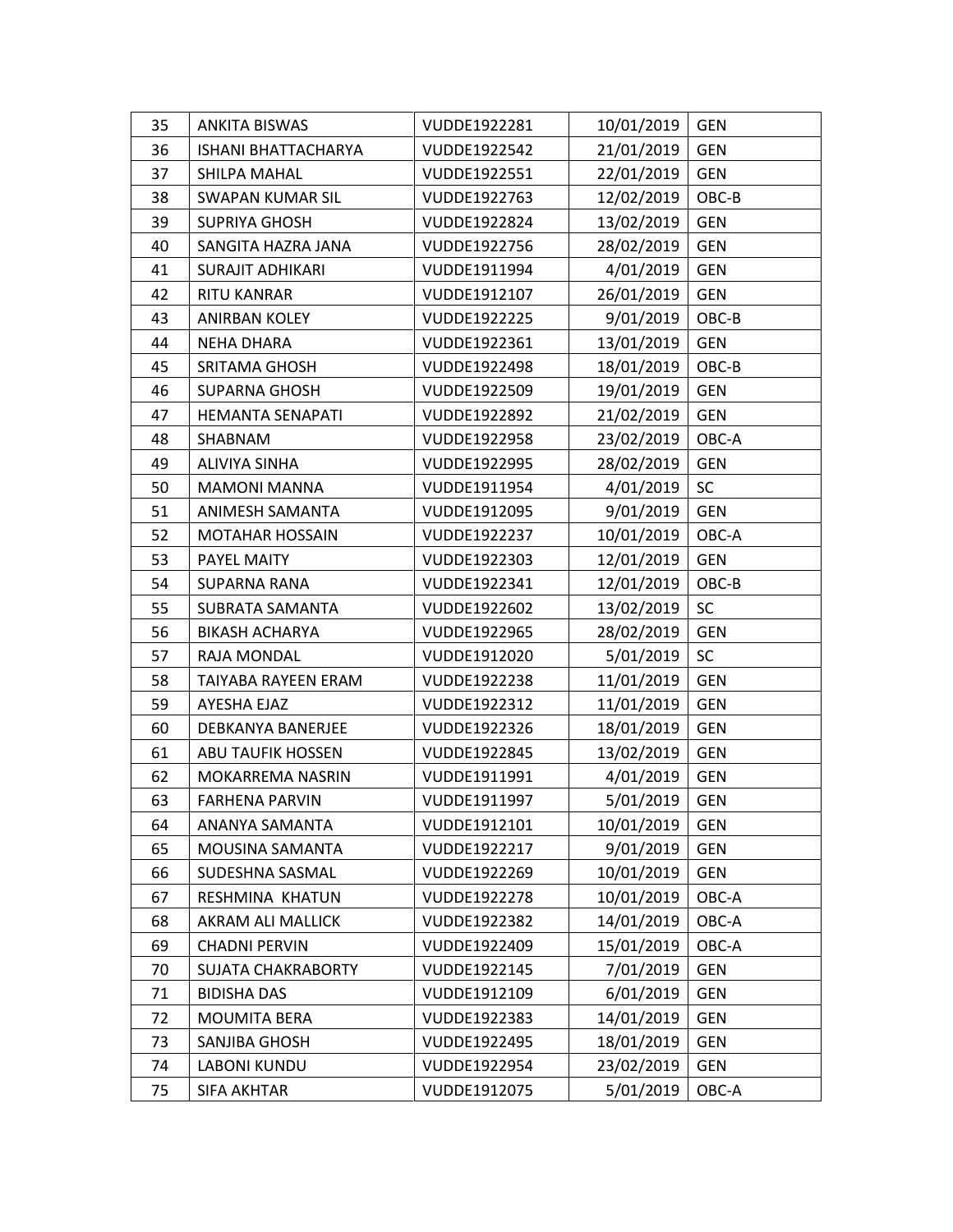| 76  | POULAMI MANNA               | VUDDE1912078 | 5/01/2019  | <b>GEN</b> |
|-----|-----------------------------|--------------|------------|------------|
| 77  | SK MAHFUZUL KARIM           | VUDDE1912079 | 5/01/2019  | OBC-A      |
| 78  | <b>SAYANTANI GHOSAL</b>     | VUDDE1922350 | 13/01/2019 | <b>GEN</b> |
| 79  | SUCHANDRA SASMAL            | VUDDE1922466 | 17/01/2019 | <b>GEN</b> |
| 80  | <b>MAYTAJ KHATUN</b>        | VUDDE1922828 | 13/02/2019 | OBC-A      |
| 81  | <b>KRISTI KUNDU</b>         | VUDDE1922379 | 14/01/2019 | <b>GEN</b> |
| 82  | SOHINI SARKHEL              | VUDDE1911949 | 4/01/2019  | <b>GEN</b> |
| 83  | AYANIKA RAY                 | VUDDE1911974 | 4/01/2019  | <b>GEN</b> |
| 84  | <b>TAPAS KUMAR MONDAL</b>   | VUDDE1912039 | 5/01/2019  | OBC-B      |
| 85  | PRITY KAUR                  | VUDDE1922133 | 10/01/2019 | <b>GEN</b> |
| 86  | <b>TIYA KALSAR</b>          | VUDDE1922202 | 23/01/2019 | <b>SC</b>  |
| 87  | SARANA KHANRA               | VUDDE1922280 | 18/01/2019 | <b>GEN</b> |
| 88  | <b>KASTURI SEN</b>          | VUDDE1922296 | 10/01/2019 | <b>GEN</b> |
| 89  | PRIYANKA KARMAKAR           | VUDDE1922349 | 13/01/2019 | <b>SC</b>  |
| 90  | <b>NILAM KUMARI</b>         | VUDDE1922413 | 8/02/2019  | <b>GEN</b> |
| 91  | PRIYANKA SEN                | VUDDE1922461 | 17/01/2019 | <b>GEN</b> |
| 92  | <b>SUSHMITA MONDAL</b>      | VUDDE1922534 | 21/01/2019 | SC         |
| 93  | NIRJHOR DEY                 | VUDDE1922744 | 6/02/2019  | <b>GEN</b> |
| 94  | NIHARIKA ROY                | VUDDE1922758 | 7/02/2019  | SC         |
| 95  | REEMA CHATTERJEE            | VUDDE1922759 | 8/02/2019  | <b>GEN</b> |
| 96  | PUNAM ROY                   | VUDDE1922839 | 13/02/2019 | <b>GEN</b> |
| 97  | SONALI MAJUMDAR             | VUDDE1922865 | 14/02/2019 | <b>GEN</b> |
| 98  | SOUMI CHAKRABORTY           | VUDDE1922876 | 14/02/2019 | <b>GEN</b> |
| 99  | <b>ELISA MARY TOPPO</b>     | VUDDE1922931 | 21/02/2019 | <b>ST</b>  |
| 100 | POOJA GHOSH                 | VUDDE1924005 | 25/02/2019 | <b>GEN</b> |
| 101 | <b>ARPITA MAITY</b>         | VUDDE1922746 | 6/02/2019  | <b>GEN</b> |
| 102 | <b>UTTAM DEY</b>            | VUDDE1922482 | 18/01/2019 | <b>GEN</b> |
| 103 | RAJJAK MOLLA                | VUDDE1922483 | 19/01/2019 | OBC-A      |
| 104 | A. B. M. MASUD              | VUDDE1922496 | 19/01/2019 | OBC-A      |
| 105 | <b>SK ATAUR RAHAMAN</b>     | VUDDE1922497 | 18/01/2019 | OBC-A      |
| 106 | HAIMANTI BISWAS             | VUDDE1922773 | 8/02/2019  | SC         |
| 107 | <b>SUMANA PAUL</b>          | VUDDE1922789 | 12/02/2019 | <b>GEN</b> |
| 108 | <b>UDAI SANKAR BANERJEE</b> | VUDDE1922864 | 14/02/2019 | <b>GEN</b> |
| 109 | <b>TANUSREE SAHA</b>        | VUDDE1922992 | 28/02/2019 | <b>GEN</b> |
|     | MAHABUB RAHAMAN             |              |            |            |
| 110 | LASKAR                      | VUDDE1922748 | 10/02/2019 | OBC-A      |
| 111 | TABASSUMA MOHAIMINA         | VUDDE1922784 | 10/02/2019 | OBC-A      |
| 112 | <b>KAUSHIK CHAKRABORTY</b>  | VUDDE1922830 | 14/02/2019 | <b>GEN</b> |
| 113 | <b>BISWAJOY GHOSH</b>       | VUDDE1922982 | 28/02/2019 | <b>GEN</b> |
| 114 | <b>JAITA CHOWDHURY</b>      | VUDDE1922366 | 23/01/2019 | <b>GEN</b> |
| 115 | <b>DIBYASREE SARKAR</b>     | VUDDE1922406 | 15/01/2019 | <b>GEN</b> |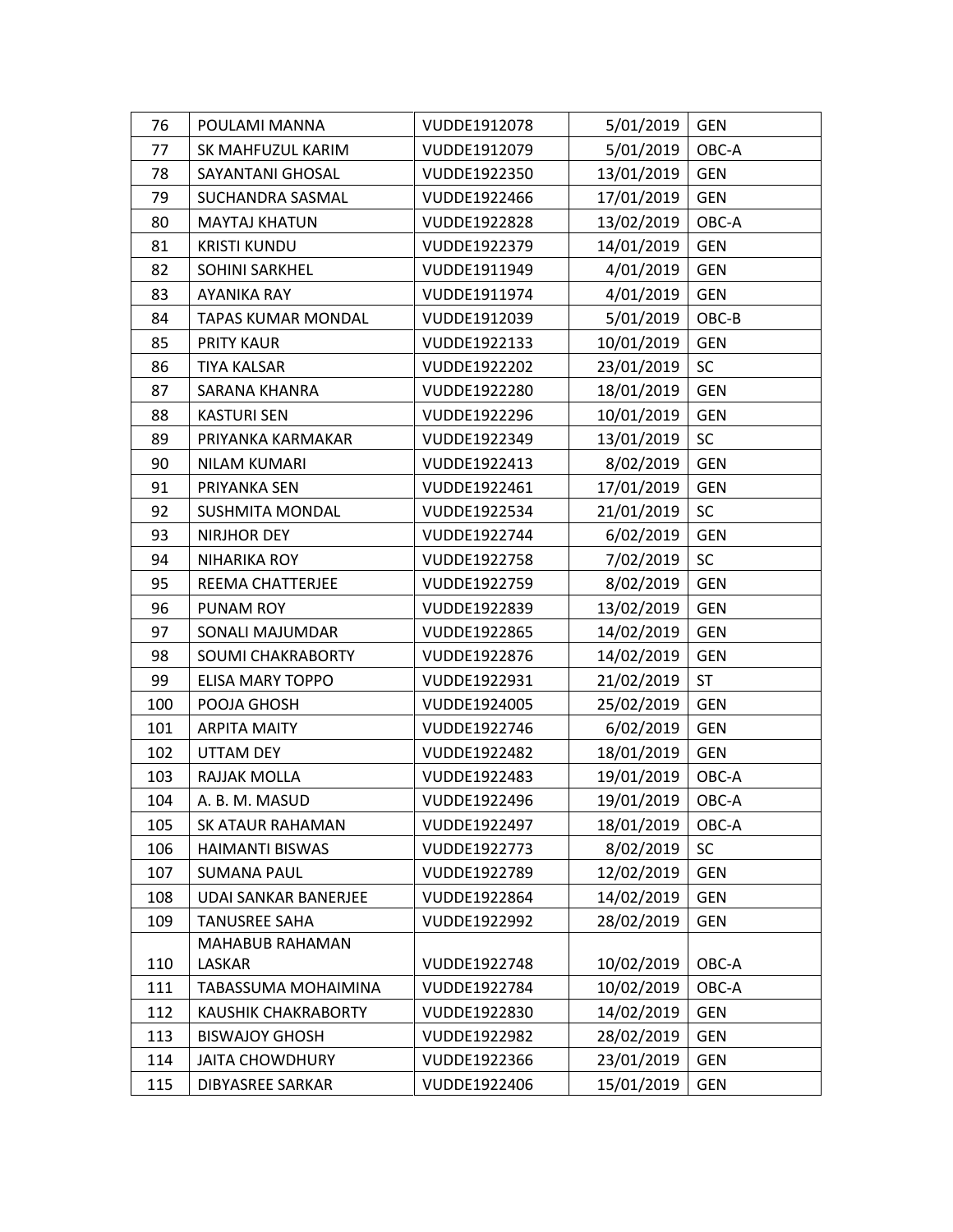## (b) Master of Arts (History)

| SI.No                   | <b>Name</b>              | <b>Enrolment ID</b> | Date of<br><b>Admission</b> | Category<br>SC/ST/OBC/PW<br>D*/EWS** |
|-------------------------|--------------------------|---------------------|-----------------------------|--------------------------------------|
| $\mathbf{1}$            | PRIYABRATA DEY           | VUDDE1911938        | 27/02/2019                  | <b>GEN</b>                           |
| $\overline{2}$          | PAYEL GANGULLI           | VUDDE1911959        | 4/01/2019                   | <b>GEN</b>                           |
| $\overline{\mathbf{3}}$ | <b>SRABANTI DAS</b>      | VUDDE1911966        | 5/01/2019                   | <b>GEN</b>                           |
| $\overline{4}$          | <b>BIDISHA MAHAPATRA</b> | VUDDE1912002        | 7/01/2019                   | <b>GEN</b>                           |
| 5                       | <b>SONAI SING</b>        | VUDDE1912026        | 5/01/2019                   | <b>ST</b>                            |
| 6                       | <b>RANJIT BAG</b>        | VUDDE1912111        | 6/01/2019                   | SC                                   |
| 7                       | <b>SK SAHEB ALI</b>      | VUDDE1922184        | 8/01/2019                   | OBC-A                                |
| 8                       | SOVANA DAS BAIDYA        | VUDDE1922201        | 8/01/2019                   | <b>SC</b>                            |
| 9                       | <b>ANUP GIRI</b>         | VUDDE1922229        | 9/01/2019                   | OBC-B                                |
| 10                      | <b>ROSHNI BORO</b>       | VUDDE1922298        | 11/01/2019                  | <b>ST</b>                            |
| 11                      | KIRANMOYEE MAHATA        | VUDDE1922304        | 11/01/2019                  | OBC-B                                |
| 12                      | APARNA MAHATA            | VUDDE1922306        | 7/02/2019                   | OBC-B                                |
| 13                      | <b>SUBHAM MAHATA</b>     | VUDDE1922330        | 12/01/2019                  | OBC-B                                |
| 14                      | SAMBHUNATH PRAMANIK      | VUDDE1922342        | 13/01/2019                  | OBC-B                                |
| 15                      | <b>APARNA GHOSH</b>      | VUDDE1922471        | 14/02/2019                  | <b>GEN</b>                           |
| 16                      | <b>NAZEYA KHATUN</b>     | VUDDE1922514        | 19/01/2019                  | OBC-A                                |
| 17                      | <b>MANGAL TUDU</b>       | VUDDE1922518        | 20/01/2019                  | <b>ST</b>                            |
| 18                      | MOUMITA BERA             | VUDDE1922559        | 22/01/2019                  | <b>GEN</b>                           |
| 19                      | <b>KANIKA KISKU</b>      | VUDDE1922623        | 13/02/2019                  | <b>ST</b>                            |
| 20                      | MAYNA HEMBRAM            | VUDDE1922821        | 12/02/2019                  | <b>ST</b>                            |
| 21                      | <b>SUBHANKAR DOLAI</b>   | VUDDE1922924        | 19/02/2019                  | SC                                   |
| 22                      | MANDIRA BHATTACHARJEE    | VUDDE1922932        | 23/02/2019                  | <b>GEN</b>                           |
| 23                      | <b>SUNITA MAHATA</b>     | VUDDE1922996        | 28/02/2019                  | OBC-B                                |
| 24                      | <b>SHAGUFTA NISHAT</b>   | VUDDE1922489        | 18/01/2019                  | <b>GEN</b>                           |
| 25                      | <b>MOHASHIN HOSSAIN</b>  | VUDDE1922875        | 14/02/2019                  | OBC-A                                |
| 26                      | <b>BISWAJIT GHOSH</b>    | VUDDE1922878        | 14/02/2019                  | OBC-B                                |
| 27                      | MD IZAZUL ISLAM          | VUDDE1922880        | 14/02/2019                  | OBC-A                                |
| 28                      | <b>SULEKHA SANTRA</b>    | VUDDE1911963        | 4/01/2019                   | SC                                   |
| 29                      | MOUMITA SADHUKHAN        | VUDDE1912004        | 5/01/2019                   | <b>GEN</b>                           |
| 30                      | <b>BENOJIR MONDAL</b>    | VUDDE1912055        | 5/01/2019                   | OBC-A                                |
| 31                      | RANAJIT BERA             | VUDDE1912094        | 6/01/2019                   | <b>GEN</b>                           |
| 32                      | <b>MALLIKA PAL</b>       | VUDDE1912099        | 8/01/2019                   | OBC-B                                |
| 33                      | MOUSUMI BAG              | VUDDE1922198        | 10/01/2019                  | <b>GEN</b>                           |
| 34                      | <b>SWAGATA BODAK</b>     | VUDDE1922220        | 9/01/2019                   | SC                                   |
| 35                      | <b>GOPAL PATRA</b>       | VUDDE1922256        | 9/01/2019                   | <b>SC</b>                            |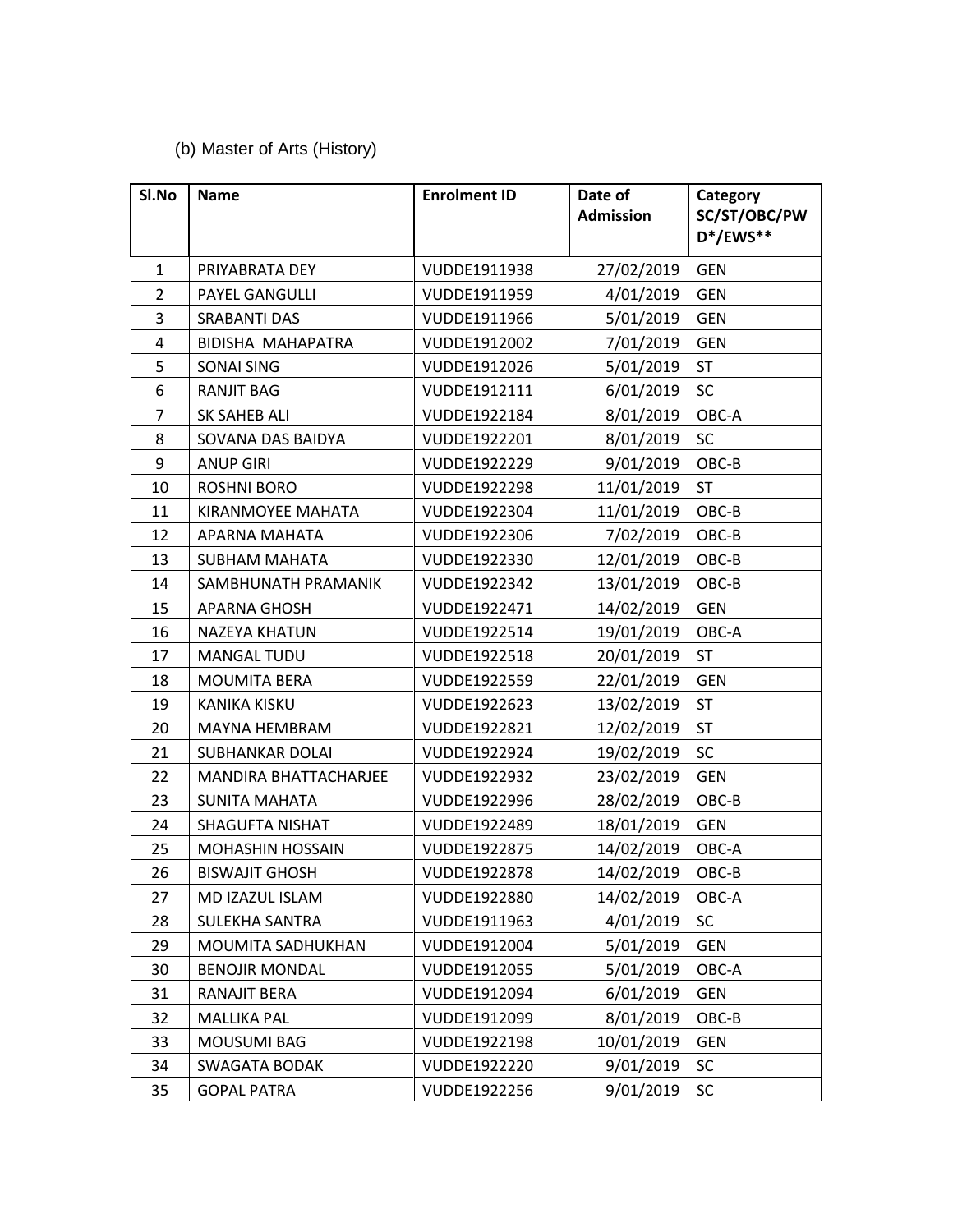| 36 | <b>HALIMA KHATUN</b>      | VUDDE1922313 | 11/01/2019 | OBC-A      |
|----|---------------------------|--------------|------------|------------|
| 37 | <b>MANASI SIL</b>         | VUDDE1922520 | 20/01/2019 | OBC-B      |
| 38 | <b>RIMPA POREL</b>        | VUDDE1922621 | 30/01/2019 | <b>SC</b>  |
| 39 | <b>BARSHA DOLUI</b>       | VUDDE1922633 | 29/01/2019 | <b>GEN</b> |
| 40 | MOUMITA JANA              | VUDDE1922795 | 12/02/2019 | <b>GEN</b> |
| 41 | PAYEL DAS                 | VUDDE1922800 | 12/02/2019 | <b>SC</b>  |
| 42 | <b>DOLLY CHAKRABORTY</b>  | VUDDE1922802 | 12/02/2019 | <b>GEN</b> |
| 43 | PUJA ADAK                 | VUDDE1922825 | 13/02/2019 | <b>GEN</b> |
| 44 | ABDUL KARIM MULLICK       | VUDDE1922847 | 13/02/2019 | OBC-A      |
| 45 | RUPALI PANJA              | VUDDE1922863 | 14/02/2019 | <b>GEN</b> |
| 46 | <b>BONDONA MONDAL</b>     | VUDDE1912061 | 5/01/2019  | <b>SC</b>  |
| 47 | <b>DIPALI SINGHA</b>      | VUDDE1922334 | 12/01/2019 | <b>GEN</b> |
| 48 | <b>ANITA HAIT</b>         | VUDDE1922360 | 13/01/2019 | <b>GEN</b> |
| 49 | <b>SUPARNA DAS</b>        | VUDDE1922385 | 14/01/2019 | <b>GEN</b> |
| 50 | <b>SUSANTA SANTRA</b>     | VUDDE1922429 | 16/01/2019 | <b>SC</b>  |
| 51 | <b>SUMITA SINHA GHOSH</b> | VUDDE1922464 | 17/01/2019 | <b>GEN</b> |
| 52 | <b>ASIT BARMAN</b>        | VUDDE1922742 | 14/02/2019 | SC         |
| 53 | DIPAK KUMAR PATTANAYAK    | VUDDE1922786 | 10/02/2019 | <b>GEN</b> |
| 54 | <b>SHIREEN KHATOON</b>    | VUDDE1922416 | 15/01/2019 | <b>GEN</b> |
| 55 | <b>NOOR SABA KHANUM</b>   | VUDDE1922435 | 30/01/2019 | <b>GEN</b> |
|    | <b>CHANDRIMA SOM</b>      |              |            |            |
| 56 | <b>CHOUDHURY</b>          | VUDDE1922465 | 17/01/2019 | <b>GEN</b> |
| 57 | <b>BIJES GAIN</b>         | VUDDE1922764 | 8/02/2019  | <b>GEN</b> |
| 58 | <b>RANAJOY SARKAR</b>     | VUDDE1922794 | 11/02/2019 | <b>GEN</b> |
| 59 | MITALI CHATTERJEE         | VUDDE1922797 | 11/02/2019 | <b>GEN</b> |
| 60 | SOUVIK BANERJEE           | VUDDE1922894 | 14/02/2019 | GENPWD, OH |
| 61 | <b>KAKALI BISWAS</b>      | VUDDE1922493 | 19/01/2019 | <b>GEN</b> |
| 62 | <b>SURYA KANTA BHUNIA</b> | VUDDE1922415 | 14/02/2019 | OBC-B      |
| 63 | NIRMAL BERA               | VUDDE1922890 | 14/02/2019 | <b>GEN</b> |
| 64 | PRIYA BHAUMIK             | VUDDE1911967 | 4/01/2019  | <b>GEN</b> |
| 65 | SAMMI JAHAN BHANDARI      | VUDDE1911977 | 4/01/2019  | <b>GEN</b> |
| 66 | <b>RAKHI PANDIT</b>       | VUDDE1911978 | 4/01/2019  | SC         |
| 67 | <b>RUMA MAITY</b>         | VUDDE1912033 | 5/01/2019  | <b>GEN</b> |
| 68 | SAIMA YESMIN              | VUDDE1912036 | 5/01/2019  | <b>GEN</b> |
| 69 | SABANA AZMI               | VUDDE1912040 | 5/01/2019  | OBC-A      |
| 70 | <b>TAPASI BERA</b>        | VUDDE1912042 | 5/01/2019  | <b>GEN</b> |
| 71 | ROJINA KHATUN             | VUDDE1912043 | 5/01/2019  | OBC-A      |
| 72 | <b>ANKITA DOLUI</b>       | VUDDE1912044 | 5/01/2019  | <b>GEN</b> |
| 73 | <b>AZIJUL MOLLICK</b>     | VUDDE1912049 | 5/01/2019  | OBC-A      |
| 74 | <b>SOUMEN ROY</b>         | VUDDE1912054 | 5/01/2019  | <b>SC</b>  |
| 75 | MADHURIMA ROY             | VUDDE1912104 | 6/01/2019  | <b>GEN</b> |
| 76 | ANUSREE SANTRA            | VUDDE1922136 | 7/01/2019  | <b>GEN</b> |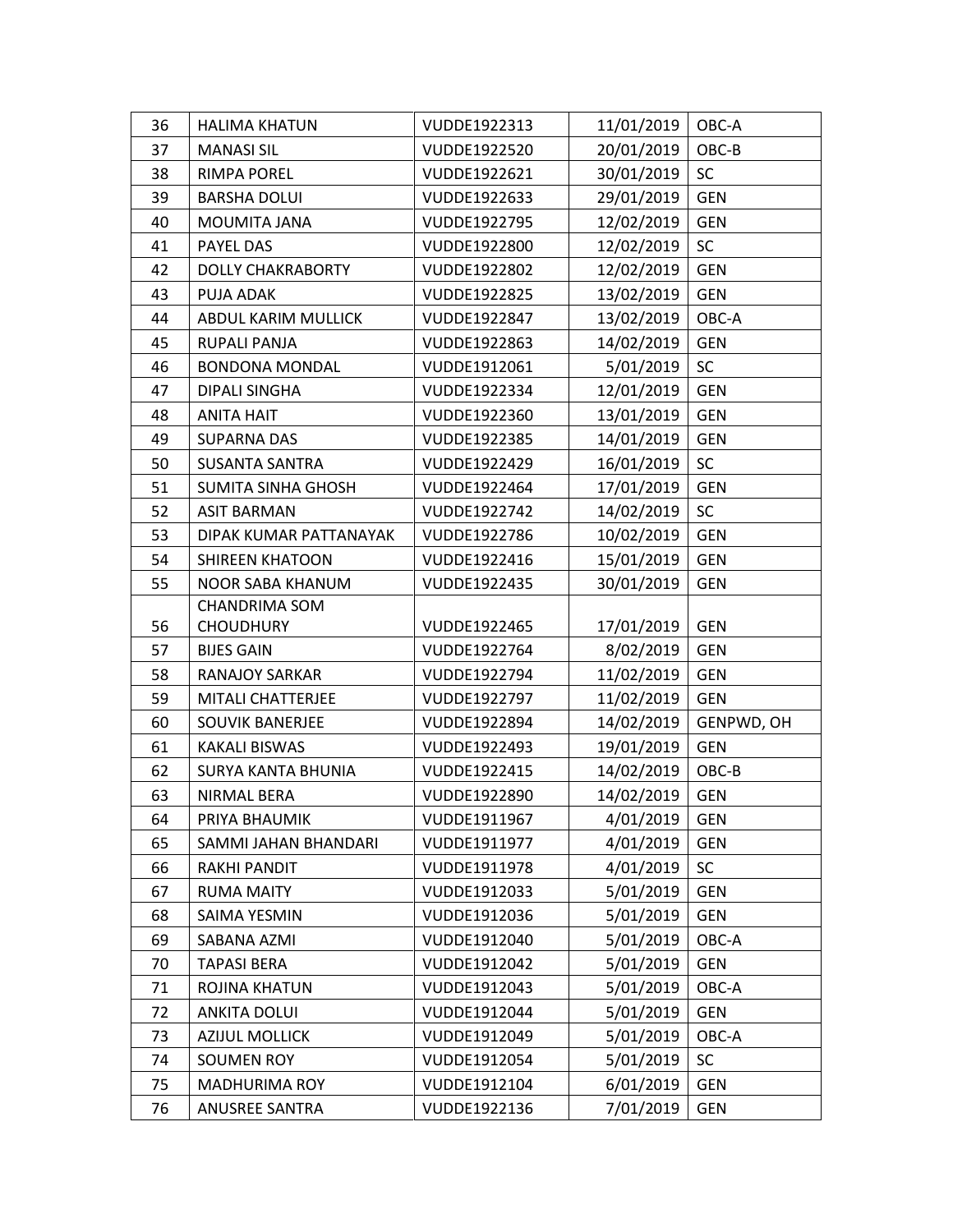| 77  | PAPIYA DAS                | VUDDE1922139 | 7/01/2019  | <b>GEN</b> |
|-----|---------------------------|--------------|------------|------------|
| 78  | MUNIA MUKHERJEE           | VUDDE1922293 | 10/01/2019 | <b>GEN</b> |
| 79  | SARMILA GUHA              | VUDDE1922354 | 13/01/2019 | <b>GEN</b> |
| 80  | <b>TRIPTI MONDAL</b>      | VUDDE1922391 | 14/01/2019 | <b>GEN</b> |
| 81  | <b>CHAMELI DAS</b>        | VUDDE1922672 | 2/02/2019  | SC         |
| 82  | TAJUL ALI MOLLAH          | VUDDE1922679 | 2/02/2019  | <b>GEN</b> |
| 83  | <b>MD SARAJ KHAN</b>      | VUDDE1922681 | 2/02/2019  | OBC-B      |
| 84  | SK ASIK IKBALL            | VUDDE1922682 | 2/02/2019  | OBC-A      |
| 85  | <b>SUSMITA KANTHAL</b>    | VUDDE1922776 | 9/02/2019  | <b>GEN</b> |
| 86  | <b>TANUSHRI DAS</b>       | VUDDE1922777 | 9/02/2019  | <b>GEN</b> |
| 87  | DALIA PARVIN              | VUDDE1922926 | 20/02/2019 | GENPWD, OH |
| 88  | <b>BIKASH SAMANTA</b>     | VUDDE1924007 | 25/02/2019 | <b>GEN</b> |
| 89  | <b>SWAGATA PAUL</b>       | VUDDE1912072 | 5/01/2019  | <b>GEN</b> |
| 90  | <b>SEULI PAUL</b>         | VUDDE1912091 | 6/01/2019  | <b>GEN</b> |
| 91  | ALISHA MOLLAH             | VUDDE1912096 | 6/01/2019  | OBC-A      |
| 92  | <b>KOYEL DAS</b>          | VUDDE1912125 | 8/01/2019  | SC         |
| 93  | <b>SUNITA CHOWDHURY</b>   | VUDDE1922196 | 11/01/2019 | SC         |
| 94  | <b>FARHAT NAAZ</b>        | VUDDE1922206 | 8/01/2019  | <b>GEN</b> |
| 95  | PALLAB KHANRA             | VUDDE1922566 | 23/01/2019 | <b>GEN</b> |
| 96  | SOMA MANNA                | VUDDE1922593 | 25/01/2019 | <b>GEN</b> |
| 97  | <b>BABITA GHOSH</b>       | VUDDE1922733 | 5/02/2019  | <b>GEN</b> |
| 98  | PRIYA KHANRA              | VUDDE1922801 | 12/02/2019 | <b>GEN</b> |
| 99  | <b>GOURHARI MONDAL</b>    | VUDDE1922860 | 13/02/2019 | <b>GEN</b> |
| 100 | <b>TASMINA KHATUN</b>     | VUDDE1911984 | 4/01/2019  | OBC-B      |
| 101 | MONALISA CHAULIA          | VUDDE1912027 | 5/01/2019  | <b>GEN</b> |
| 102 | MONALISA JANA             | VUDDE1912090 | 7/01/2019  | <b>GEN</b> |
| 103 | RESHMA KHATUN             | VUDDE1912092 | 6/01/2019  | OBC-A      |
| 104 | MITHU MONDAL              | VUDDE1912097 | 7/01/2019  | <b>GEN</b> |
| 105 | <b>SUBHASHREE MANNA</b>   | VUDDE1912102 | 7/01/2019  | <b>GEN</b> |
| 106 | <b>MINA PATRA</b>         | VUDDE1922175 | 8/01/2019  | <b>GEN</b> |
| 107 | LAXMIKANTA MANNA          | VUDDE1922284 | 11/01/2019 | <b>GEN</b> |
| 108 | ILAM ALUIAT               | VUDDE1922486 | 18/01/2019 | <b>GEN</b> |
| 109 | <b>BHASWATI DARA</b>      | VUDDE1922670 | 2/02/2019  | <b>GEN</b> |
| 110 | <b>CHANDNIRA KHATUN</b>   | VUDDE1922723 | 13/02/2019 | <b>GEN</b> |
| 111 | SHARMISTHA CHAKRABORTY    | VUDDE1922854 | 13/02/2019 | <b>GEN</b> |
| 112 | ANUSHRI SAMANTA           | VUDDE1922144 | 9/01/2019  | <b>GEN</b> |
| 113 | AFRIN SULTANA             | VUDDE1922938 | 28/02/2019 | OBC-A      |
| 114 | <b>RUPALI KHATUN</b>      | VUDDE1923001 | 28/02/2019 | OBC-A      |
| 115 | <b>SWARNALI BOSE</b>      | VUDDE1911969 | 5/01/2019  | <b>GEN</b> |
| 116 | <b>NUPUR GANGAPADHYAY</b> | VUDDE1911970 | 4/01/2019  | <b>GEN</b> |
| 117 | MOUMITA CHATTERJEE        | VUDDE1922264 | 11/01/2019 | <b>GEN</b> |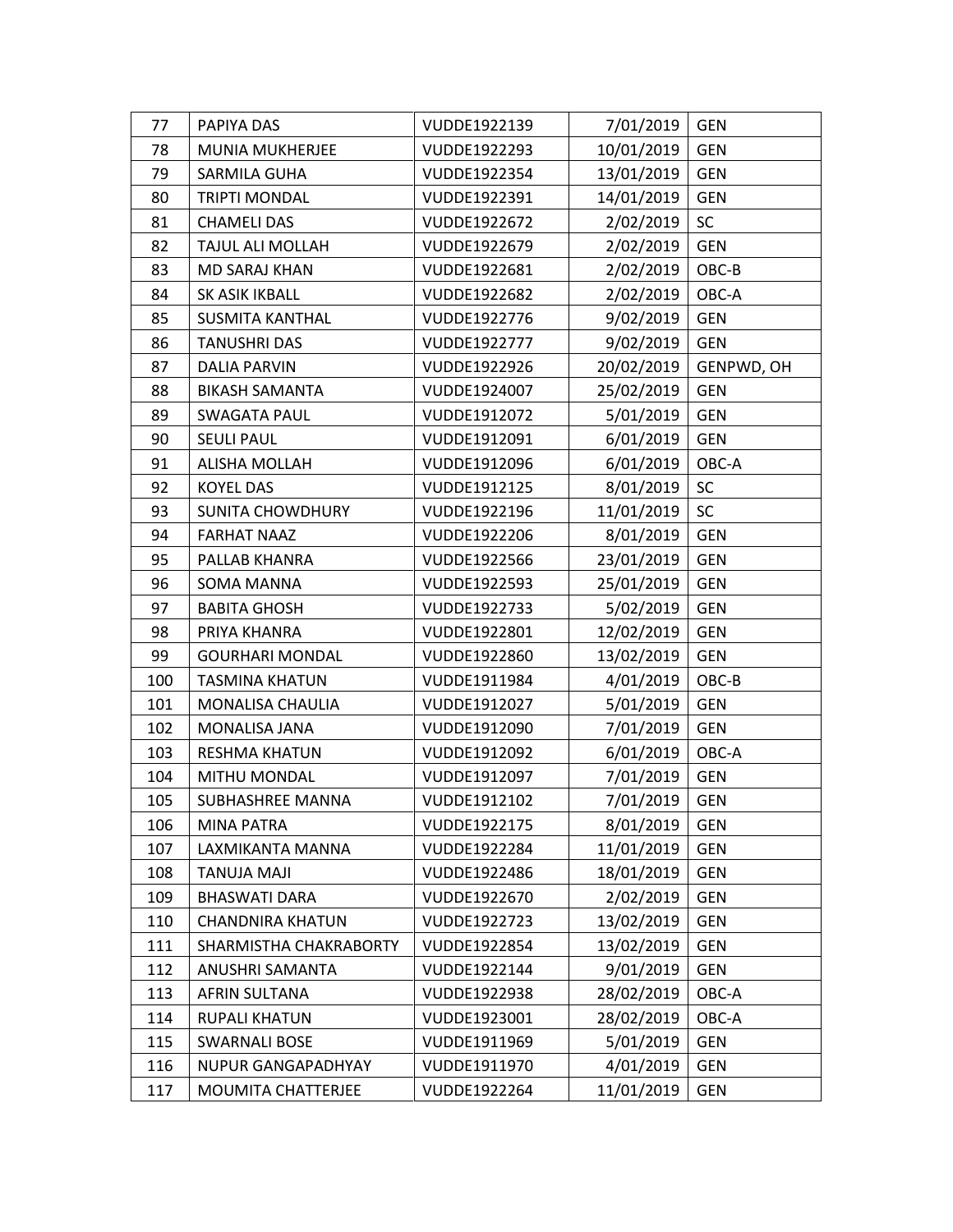| 118 | PROSENJIT BISWAS        | VUDDE1922324 | 15/01/2019 | <b>GEN</b> |
|-----|-------------------------|--------------|------------|------------|
| 119 | SNEHA DEY               | VUDDE1922525 | 21/01/2019 | <b>GEN</b> |
| 120 | <b>DOYEL BOSE</b>       | VUDDE1922539 | 24/01/2019 | <b>GEN</b> |
| 121 | <b>SUKANYA TAPASWI</b>  | VUDDE1922620 | 28/01/2019 | <b>GEN</b> |
| 122 | MD IMTIAZ HALDER        | VUDDE1922666 | 1/02/2019  | <b>GEN</b> |
| 123 | ARUNDHUTI DUTTA         | VUDDE1922683 | 3/02/2019  | <b>GEN</b> |
| 124 | SIMA MAJI               | VUDDE1922684 | 3/02/2019  | <b>GEN</b> |
| 125 | <b>SUTRISHNA NASKAR</b> | VUDDE1922722 | 4/02/2019  | <b>SC</b>  |
| 126 | <b>TORSHA GHOSH</b>     | VUDDE1922819 | 12/02/2019 | <b>GEN</b> |
| 127 | NURUDDIN GHORAMI        | VUDDE1922153 | 12/01/2019 | <b>GEN</b> |
| 128 | <b>MD SARFARAJ</b>      | VUDDE1922181 | 8/01/2019  | OBC-A      |
| 129 | <b>SARBANI ROY</b>      | VUDDE1922781 | 9/02/2019  | <b>GEN</b> |
| 130 | SANCHITA SINGHA         | VUDDE1922861 | 13/02/2019 | <b>SC</b>  |
| 131 | PALASH DAS              | VUDDE1922891 | 14/02/2019 | SC         |
| 132 | <b>SUPRITY NANDY</b>    | VUDDE1922208 | 9/01/2019  | <b>GEN</b> |
| 133 | ANIL SRIVASTAVA         | VUDDE1922428 | 1/02/2019  | <b>GEN</b> |
| 134 | SHILPA SHAW             | VUDDE1922985 | 27/02/2019 | <b>GEN</b> |
| 135 | SONALI MONDAL           | VUDDE1911968 | 4/01/2019  | <b>SC</b>  |
| 136 | <b>ANISA KHATUN</b>     | VUDDE1911989 | 4/01/2019  | OBC-B      |
| 137 | SARMISTHA NAG           | VUDDE1922368 | 13/01/2019 | <b>GEN</b> |
| 138 | DEBASMITA SINHA         | VUDDE1922447 | 16/01/2019 | <b>GEN</b> |
| 139 | <b>DEBOLINA DAS</b>     | VUDDE1922479 | 17/01/2019 | <b>GEN</b> |
| 140 | <b>CHAITALI KAR</b>     | VUDDE1922591 | 4/02/2019  | <b>GEN</b> |
| 141 | SARMISTHA ACHARJEE      | VUDDE1922628 | 28/01/2019 | <b>GEN</b> |
| 142 | SATYARANJAN PANDA       | VUDDE1922955 | 23/02/2019 | <b>GEN</b> |
| 143 | SAGAR SENAPATI          | VUDDE1922956 | 23/02/2019 | OBC-B      |
| 144 | DINABANDHU DALAI        | VUDDE1922957 | 23/02/2019 | <b>SC</b>  |
| 145 | <b>SRINKA ROY</b>       | VUDDE1922421 | 16/01/2019 | <b>GEN</b> |
| 146 | <b>INDRANI BANERJEE</b> | VUDDE1922613 | 27/01/2019 | <b>GEN</b> |
| 147 | SYEDA SOHANA ZERIN      | VUDDE1922563 | 23/01/2019 | <b>GEN</b> |
| 148 | <b>AYANTIKA SARKAR</b>  | VUDDE1911972 | 4/01/2019  | <b>GEN</b> |
| 149 | <b>BAISAKHI DAS</b>     | VUDDE1911979 | 4/01/2019  | OBC-B      |
| 150 | FARHA YASMIN            | VUDDE1911981 | 4/01/2019  | <b>GEN</b> |
| 151 | <b>TANIYA PARVIN</b>    | VUDDE1912056 | 5/01/2019  | OBC-A      |
| 152 | <b>SIMA MANDAL</b>      | VUDDE1922127 | 7/01/2019  | <b>GEN</b> |
| 153 | <b>NAIM KHAN</b>        | VUDDE1922130 | 7/01/2019  | OBC-B      |
| 154 | <b>ANNEASHA RAY</b>     | VUDDE1922271 | 10/01/2019 | <b>GEN</b> |
| 155 | <b>AJUFA KHATUN</b>     | VUDDE1922459 | 17/01/2019 | OBC-A      |
| 156 | <b>SWADESH HAZRA</b>    | VUDDE1922782 | 9/02/2019  | <b>GEN</b> |
| 157 | ASIT BARAN CHAKRABORTY  | VUDDE1922882 | 14/02/2019 | <b>GEN</b> |
| 158 | NIRMAL DIKSHIT          | VUDDE1922934 | 26/02/2019 | <b>GEN</b> |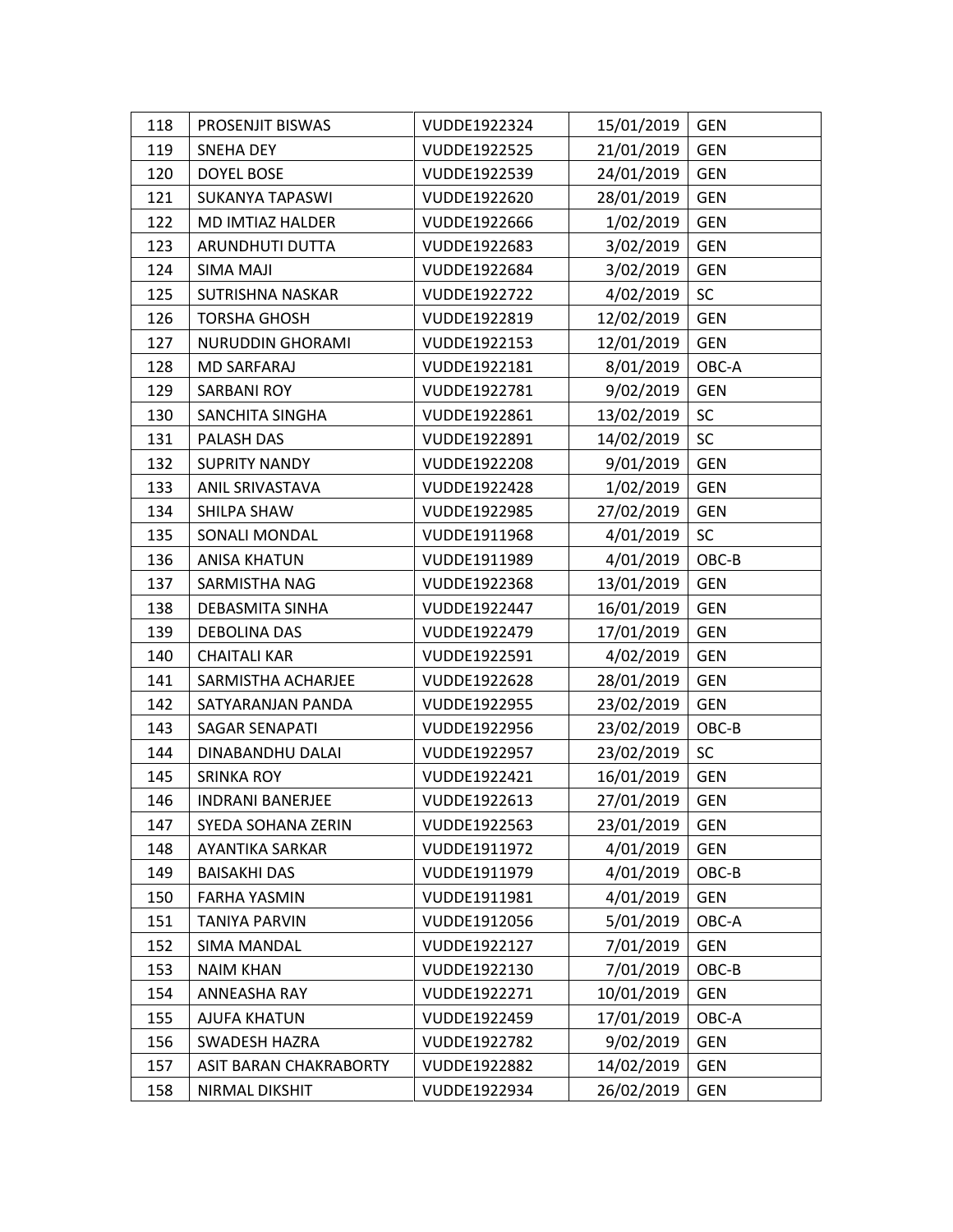| 159 | SAMSUDDIN SHAIKH    | VUDDE1922219 | 19/01/2019   OBC-A |                          |
|-----|---------------------|--------------|--------------------|--------------------------|
| 160 | MEHATAB UDDIN SAIKH | VUDDE1922231 |                    | 9/01/2019   OBC-APWD, OH |
| 161 | SHAGUFTA DANISH     | VUDDE1922431 | 23/01/2019   GEN   |                          |

## (c) Master of Arts (Political Science)

| SI.No          | <b>Name</b>               | <b>Enrolment ID</b> | Date of<br><b>Admission</b> | Category<br>SC/ST/OBC/PW<br>D*/EWS** |
|----------------|---------------------------|---------------------|-----------------------------|--------------------------------------|
| $\mathbf{1}$   | <b>SUSANTA BAUTI</b>      | VUDDE1911957        | 4/01/2019                   | SC                                   |
| $\overline{2}$ | <b>PRAVASIS MAHALI</b>    | VUDDE1912000        | 4/01/2019                   | <b>ST</b>                            |
| 3              | <b>SUDIPA MAJI</b>        | VUDDE1912016        | 5/01/2019                   | <b>GEN</b>                           |
| $\pmb{4}$      | PRASENJIT DAS             | VUDDE1922180        | 13/02/2019                  | <b>GEN</b>                           |
| 5              | SK BADSA ALI              | VUDDE1922227        | 9/01/2019                   | OBC-A                                |
| 6              | <b>SUMIT BARI</b>         | VUDDE1922251        | 9/01/2019                   | <b>GEN</b>                           |
| $\overline{7}$ | <b>BIDISHA MUKHERJEE</b>  | VUDDE1922310        | 14/02/2019                  | <b>GEN</b>                           |
| 8              | <b>CHANDAN KUMAR BERA</b> | VUDDE1922337        | 12/01/2019                  | OBC-B                                |
| 9              | SANKAR DALAI              | VUDDE1922812        | 12/02/2019                  | <b>SC</b>                            |
| 10             | <b>NARGISA KHATUN</b>     | VUDDE1922685        | 13/02/2019                  | <b>GEN</b>                           |
| 11             | <b>ROHIT KSHETRI</b>      | VUDDE1922169        | 14/02/2019                  | <b>GEN</b>                           |
| 12             | SANJUKTA SAHA KUNDU       | VUDDE1922485        | 18/01/2019                  | <b>GEN</b>                           |
| 13             | SANJIDA KHATUN            | VUDDE1922185        | 8/01/2019                   | OBC-A                                |
| 14             | RITUPARNA BASU            | VUDDE1922508        | 19/01/2019                  | <b>GEN</b>                           |
| 15             | KEYA PANDA RATH           | VUDDE1922626        | 29/01/2019                  | <b>GEN</b>                           |
| 16             | <b>MOUSUMI BANERJEE</b>   | VUDDE1911964        | 4/01/2019                   | <b>GEN</b>                           |
| 17             | RIMPA GHOSH               | VUDDE1912047        | 5/01/2019                   | <b>GEN</b>                           |
| 18             | <b>SURAJ ALI KHAN</b>     | VUDDE1922150        | 8/01/2019                   | OBC-B                                |
| 19             | PRITILATA BISWAS          | VUDDE1922522        | 20/01/2019                  | <b>GEN</b>                           |
| 20             | <b>MITALI BAG</b>         | VUDDE1922600        | 26/02/2019                  | <b>GEN</b>                           |
| 21             | RANAJIT DAS               | VUDDE1922675        | 4/02/2019                   | SC                                   |
| 22             | <b>SULTANA KHATUN</b>     | VUDDE1922884        | 14/02/2019                  | <b>GEN</b>                           |
| 23             | <b>SOUMITRA PATRA</b>     | VUDDE1922649        | 31/01/2019                  | SC                                   |
| 24             | <b>HIMANGSHU MOLLICK</b>  | VUDDE1922822        | 13/02/2019                  | SC                                   |
| 25             | ANASUYA NANDI             | VUDDE1922193        | 10/01/2019                  | <b>GEN</b>                           |
| 26             | DEBMALYA BHATTACHARYA     | VUDDE1922725        | 7/02/2019                   | GEN                                  |
| 27             | SWARNALI SAHA             | VUDDE1922933        | 23/02/2019                  | <b>GEN</b>                           |
| 28             | <b>SHOVAN NASKAR</b>      | VUDDE1922405        | 10/02/2019                  | SC                                   |
| 29             | DIP DAS                   | VUDDE1922738        | 6/02/2019                   | SC                                   |
| 30             | ASIK RAHAMAN JAMADER      | VUDDE1922224        | 9/01/2019                   | OBC-A                                |
| 31             | <b>SURIYA KHATUN</b>      | VUDDE1922228        | 9/01/2019                   | OBC-A                                |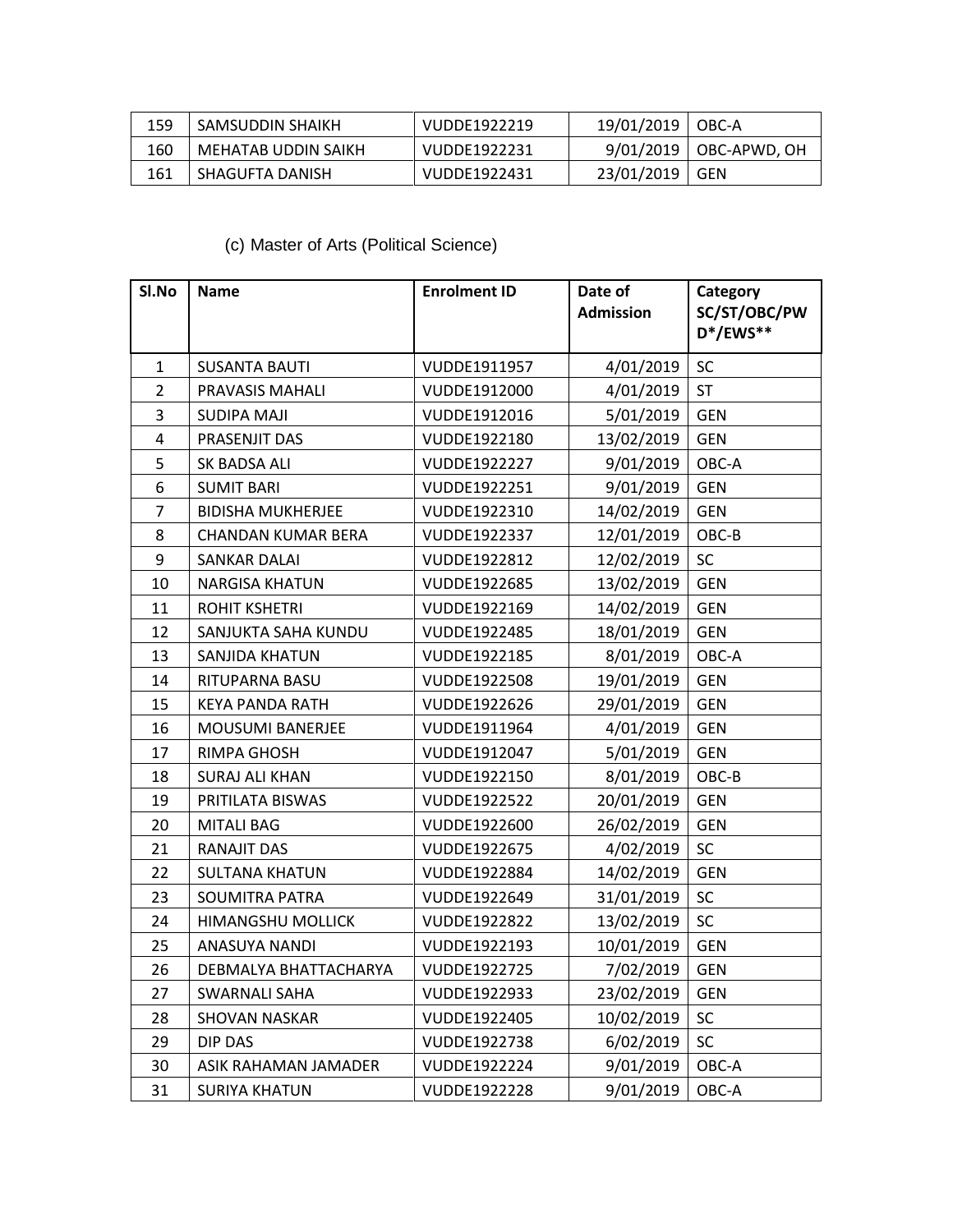| 32 | DIPTI PURKAIT  | VUDDE1922235 | 9/01/2019           | l SC |
|----|----------------|--------------|---------------------|------|
| 33 | P.M.SAHID      | VUDDE1922236 | $9/01/2019$   OBC-B |      |
| 34 | RAJKUMAR DALUI | VUDDE1922813 | $12/02/2019$ SC     |      |
| 35 | AJAY MANDAL    | VUDDE1912035 | 14/02/2019          | -ST  |

## (d) Master of Commerce

| Sl.No            | <b>Name</b>              | <b>Enrolment ID</b> | Date of<br><b>Admission</b> | Category<br>SC/ST/OBC/PW<br>D*/EWS** |
|------------------|--------------------------|---------------------|-----------------------------|--------------------------------------|
| $\mathbf{1}$     | <b>ABHISHEK DUTTA</b>    | VUDDE1911953        | 13/02/2019                  | <b>GEN</b>                           |
| $\overline{2}$   | <b>BIKASH DOLAI</b>      | VUDDE1911973        | 8/01/2019                   | SC                                   |
| 3                | KAMLESH KUMAR SEVAIWAR   | VUDDE1912037        | 10/02/2019                  | <b>GEN</b>                           |
| 4                | SATISH TIWARI            | VUDDE1912067        | 7/01/2019                   | <b>GEN</b>                           |
| 5                | <b>KULDEEP THAKUR</b>    | VUDDE1912069        | 7/01/2019                   | <b>GEN</b>                           |
| $\boldsymbol{6}$ | <b>DILIP KUMAR YADAV</b> | VUDDE1912076        | 7/02/2019                   | <b>GEN</b>                           |
| $\overline{7}$   | <b>DEBSARAN SANTRA</b>   | VUDDE1912082        | 9/01/2019                   | <b>GEN</b>                           |
| 8                | <b>ARPITA GHOSH</b>      | VUDDE1922158        | 7/01/2019                   | <b>GEN</b>                           |
| 9                | SONIYA KUMARI YADAV      | VUDDE1922183        | 13/01/2019                  | <b>GEN</b>                           |
| 10               | <b>SUBHASHIS KUILA</b>   | VUDDE1922222        | 15/01/2019                  | <b>GEN</b>                           |
| 11               | <b>RAKESH BERA</b>       | VUDDE1922249        | 12/01/2019                  | <b>GEN</b>                           |
| 12               | PUJA KUMARI              | VUDDE1922300        | 12/01/2019                  | <b>GEN</b>                           |
| 13               | <b>JAYA THAPA</b>        | VUDDE1922340        | 12/01/2019                  | OBC-B                                |
| 14               | PURNIMA SINGH            | VUDDE1922418        | 15/01/2019                  | <b>ST</b>                            |
| 15               | <b>SUSMITA MAJUMDAR</b>  | VUDDE1922449        | 19/01/2019                  | <b>SC</b>                            |
| 16               | <b>BIJOY DAS</b>         | VUDDE1922510        | 8/02/2019                   | <b>GEN</b>                           |
| 17               | ASIM KUMAR BAITHA        | VUDDE1922512        | 13/02/2019                  | <b>GEN</b>                           |
| 18               | <b>KIRAN KUMARI</b>      | VUDDE1922540        | 8/02/2019                   | <b>GEN</b>                           |
| 19               | SHYAMSUNDAR KUNDU        | VUDDE1922543        | 29/01/2019                  | <b>GEN</b>                           |
| 20               | <b>BISWAJIT SAMANTA</b>  | VUDDE1922544        | 21/01/2019                  | <b>GEN</b>                           |
| 21               | PRITAM ADHIKARY          | VUDDE1922545        | 21/01/2019                  | <b>GEN</b>                           |
| 22               | <b>CHIRANJIT MODAK</b>   | VUDDE1922546        | 22/01/2019                  | OBC-B                                |
| 23               | <b>KRISHAN AGARWAL</b>   | VUDDE1922550        | 22/01/2019                  | <b>GEN</b>                           |
| 24               | <b>SUBRATA DEY</b>       | VUDDE1922554        | 23/01/2019                  | <b>GEN</b>                           |
| 25               | <b>ASHIS KHATUA</b>      | VUDDE1922558        | 22/01/2019                  | <b>GEN</b>                           |
| 26               | <b>TARUN LAL</b>         | VUDDE1922564        | 26/02/2019                  | SC                                   |
| 27               | <b>SUMAN GHOSH</b>       | VUDDE1922601        | 12/02/2019                  | <b>GEN</b>                           |
| 28               | SHRADDHA JAIN            | VUDDE1922609        | 26/01/2019                  | <b>GEN</b>                           |
| 29               | PRIYANKA JAIN            | VUDDE1922637        | 29/01/2019                  | <b>GEN</b>                           |
| 30               | <b>ASIM DANDAPAT</b>     | VUDDE1922655        | 7/02/2019                   | OBC-B                                |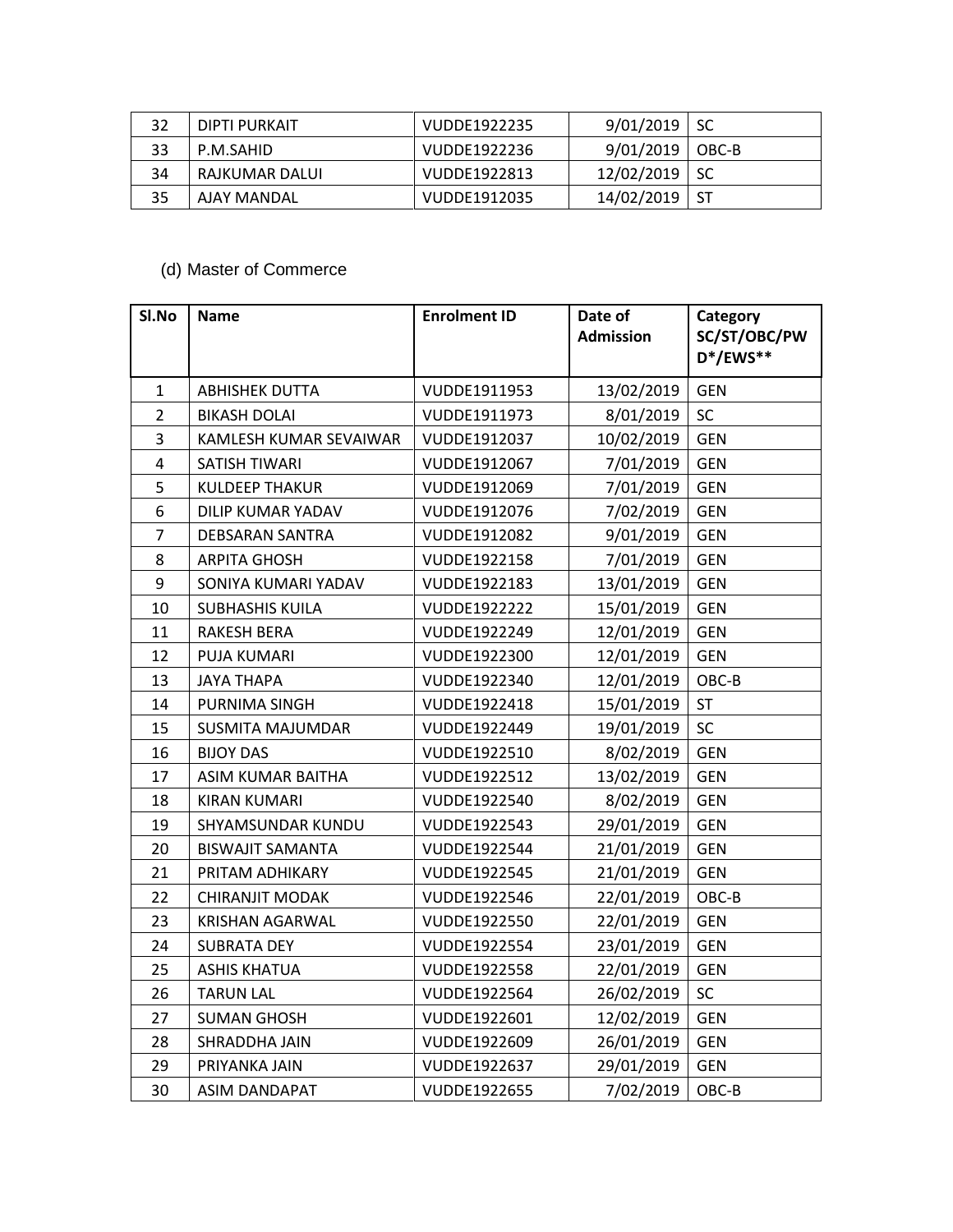| 31 | <b>ROHAN SHARMA</b>        | VUDDE1922698 | 4/02/2019  | <b>GEN</b> |
|----|----------------------------|--------------|------------|------------|
| 32 | <b>ABHIJIT SASMAL</b>      | VUDDE1922702 | 4/02/2019  | <b>GEN</b> |
| 33 | <b>SUPRIYA DUBEY</b>       | VUDDE1922710 | 4/02/2019  | <b>GEN</b> |
| 34 | ANUPAM CHOWDHURY           | VUDDE1922730 | 5/02/2019  | <b>GEN</b> |
| 35 | <b>BISWANATH ROUT</b>      | VUDDE1922732 | 14/02/2019 | <b>GEN</b> |
| 36 | <b>NANDINI BARIK</b>       | VUDDE1922760 | 12/02/2019 | GEN        |
| 37 | <b>SUVAJIT PRAMANIK</b>    | VUDDE1922787 | 10/02/2019 | SC         |
| 38 | YASMIN BEGUM               | VUDDE1922793 | 11/02/2019 | <b>GEN</b> |
| 39 | <b>SK IMRAN</b>            | VUDDE1922807 | 11/02/2019 | <b>GEN</b> |
| 40 | <b>HARSIT JAIN</b>         | VUDDE1922809 | 12/02/2019 | <b>GEN</b> |
| 41 | EKTA JAISWAL               | VUDDE1922820 | 13/02/2019 | <b>GEN</b> |
| 42 | <b>SUMAN KUMAR NAG</b>     | VUDDE1922840 | 13/02/2019 | SC         |
| 43 | SK SAMIR AHMED             | VUDDE1922843 | 13/02/2019 | <b>GEN</b> |
| 44 | ANIL RAJ                   | VUDDE1922844 | 13/02/2019 | <b>GEN</b> |
| 45 | M. SRIJA                   | VUDDE1922853 | 13/02/2019 | <b>GEN</b> |
| 46 | <b>RAHUL DE</b>            | VUDDE1922856 | 13/02/2019 | <b>GEN</b> |
| 47 | ARGHYA PATRA               | VUDDE1922866 | 13/02/2019 | OBC-B      |
| 48 | <b>GOBINDA CHOWDHURY</b>   | VUDDE1922885 | 23/02/2019 | OBC-B      |
| 49 | <b>BHAIRAB LAKSHMAN</b>    | VUDDE1922897 | 25/02/2019 | <b>GEN</b> |
| 50 | ANSHU SHARMA               | VUDDE1922908 | 26/02/2019 | <b>GEN</b> |
| 51 | ANJU YADAV                 | VUDDE1922947 | 23/02/2019 | <b>GEN</b> |
| 52 | SAKCHI SHARMA              | VUDDE1922983 | 26/02/2019 | <b>GEN</b> |
| 53 | <b>SUDESH KUMAR MAHATO</b> | VUDDE1922986 | 26/02/2019 | OBC-B      |
| 54 | RASMITA DAS                | VUDDE1924001 | 25/02/2019 | OBC-B      |
| 55 | NAMRATA SINGH              | VUDDE1924003 | 25/02/2019 | <b>GEN</b> |
| 56 | <b>SUMIT BHOWMICK</b>      | VUDDE1911992 | 5/01/2019  | <b>GEN</b> |
| 57 | <b>RENU GUPTA</b>          | VUDDE1912013 | 13/02/2019 | <b>GEN</b> |
| 58 | SARASIJ SHAW               | VUDDE1912029 | 5/01/2019  | <b>GEN</b> |
| 59 | <b>ANINDITA MONDAL</b>     | VUDDE1912051 | 5/01/2019  | <b>GEN</b> |
| 60 | PRIYA CHAURASIA            | VUDDE1912084 | 25/02/2019 | <b>GEN</b> |
| 61 | <b>SUBHAM DAS</b>          | VUDDE1912108 | 6/01/2019  | <b>GEN</b> |
| 62 | <b>MAMATA KARMA</b>        | VUDDE1922155 | 22/02/2019 | <b>GEN</b> |
| 63 | <b>INDRANI SANTRA</b>      | VUDDE1922156 | 11/01/2019 | <b>GEN</b> |
| 64 | <b>ASHOK CHANDRA DAS</b>   | VUDDE1922259 | 19/01/2019 | SC         |
| 65 | SNEHA CHATTOPADHYAY        | VUDDE1922260 | 14/01/2019 | <b>GEN</b> |
| 66 | <b>SUDIPTA PATRA</b>       | VUDDE1922317 | 12/01/2019 | <b>GEN</b> |
| 67 | CHANDA MANJHI              | VUDDE1922327 | 12/01/2019 | <b>GEN</b> |
| 68 | AMITAVA BASU ROY           | VUDDE1922333 | 13/01/2019 | <b>GEN</b> |
| 69 | <b>SWEETY KUMAR</b>        | VUDDE1922356 | 13/01/2019 | <b>GEN</b> |
| 70 | SANDIP KUMAR CHANDRA       | VUDDE1922357 | 21/01/2019 | <b>GEN</b> |
| 71 | <b>SURAJIT DEY</b>         | VUDDE1922457 | 21/01/2019 | <b>GEN</b> |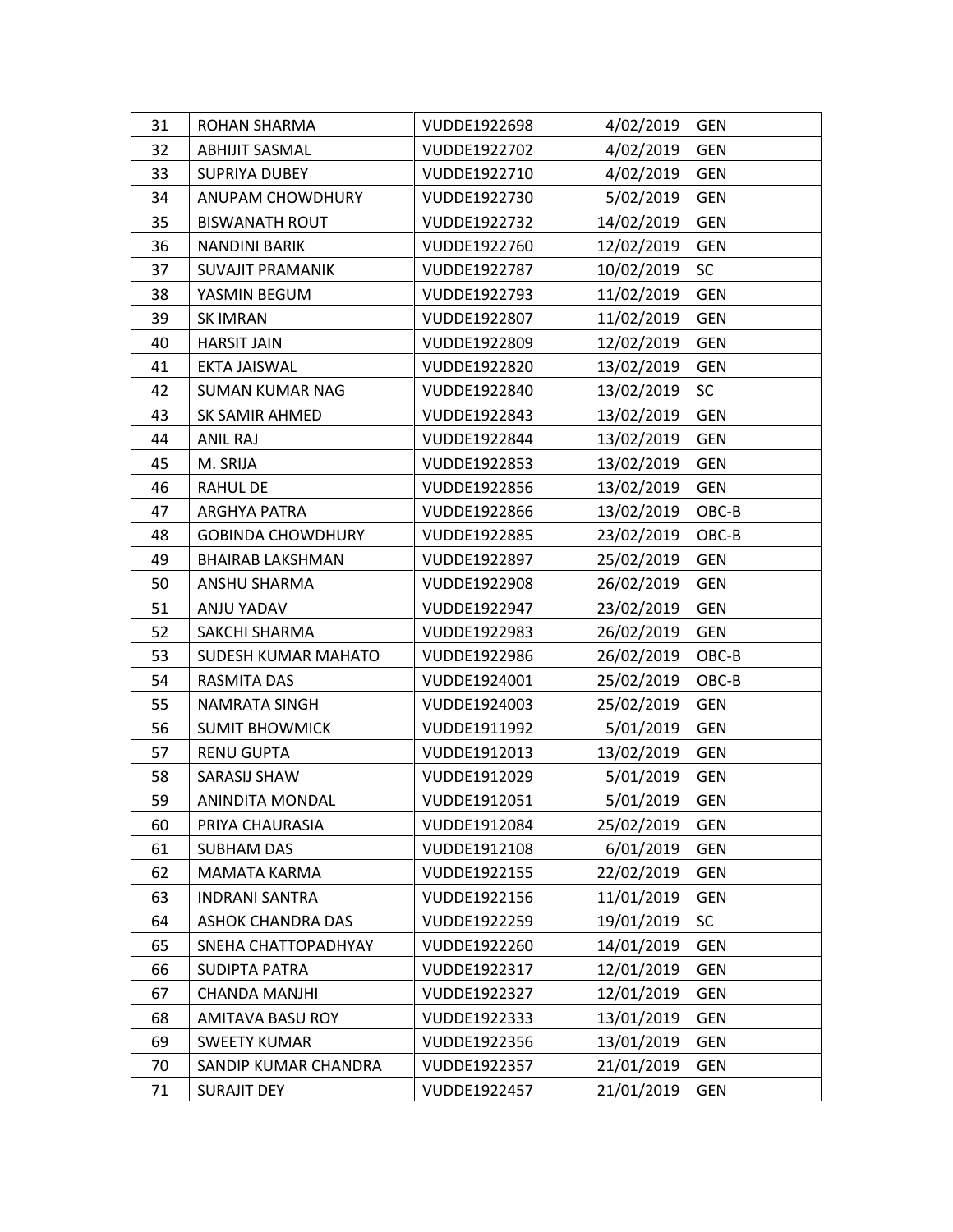| 72  | <b>SUSMIT ROY CHOWDHURY</b> | VUDDE1922528 | 9/02/2019  | <b>GEN</b> |
|-----|-----------------------------|--------------|------------|------------|
| 73  | <b>SWARNALI DAS</b>         | VUDDE1922532 | 21/01/2019 | SC         |
| 74  | PUJA MONDAL                 | VUDDE1922571 | 23/01/2019 | <b>SC</b>  |
| 75  | <b>KHALEDA QUASIM</b>       | VUDDE1922582 | 24/01/2019 | <b>GEN</b> |
| 76  | RANI KUMARI                 | VUDDE1922583 | 24/01/2019 | <b>GEN</b> |
| 77  | <b>ASMITA CHOUDHURI</b>     | VUDDE1922646 | 30/01/2019 | <b>GEN</b> |
| 78  | <b>MANAMI BHAKTA</b>        | VUDDE1922648 | 31/01/2019 | <b>GEN</b> |
| 79  | PRITI DAS                   | VUDDE1922678 | 2/02/2019  | <b>GEN</b> |
| 80  | <b>SNEHA BARNWAL</b>        | VUDDE1922686 | 6/02/2019  | <b>GEN</b> |
| 81  | MONI KUMARI SHAW            | VUDDE1922711 | 4/02/2019  | <b>GEN</b> |
| 82  | DEBASISH ADAK               | VUDDE1922877 | 14/02/2019 | <b>GEN</b> |
| 83  | CHUMKI KARMAKAR             | VUDDE1922963 | 25/02/2019 | <b>GEN</b> |
| 84  | RANAJIT DAS                 | VUDDE1922981 | 26/02/2019 | <b>GEN</b> |
| 85  | ANIRUDDHA CHAKRABORTY       | VUDDE1911945 | 14/02/2019 | <b>GEN</b> |
| 86  | RUCHIRA BOSE                | VUDDE1911986 | 4/01/2019  | <b>GEN</b> |
| 87  | SHARWAN KUMAR BHAGAT        | VUDDE1912120 | 12/02/2019 | <b>GEN</b> |
| 88  | SOURAV ROY                  | VUDDE1922199 | 29/01/2019 | <b>GEN</b> |
| 89  | ARPANA CHOUDHARY            | VUDDE1922221 | 28/01/2019 | <b>GEN</b> |
| 90  | MILLIND JAISWAL             | VUDDE1922412 | 14/02/2019 | <b>GEN</b> |
| 91  | SOMENATH MANNA              | VUDDE1922574 | 13/02/2019 | $OBC-B$    |
| 92  | PUJA PANDIA                 | VUDDE1922715 | 7/02/2019  | <b>GEN</b> |
| 93  | <b>SANJIB MAITY</b>         | VUDDE1922400 | 7/02/2019  | <b>GEN</b> |
| 94  | <b>MRINMAY MISHRA</b>       | VUDDE1922462 | 17/01/2019 | <b>GEN</b> |
| 95  | SOUVIK DASKARMAKAR          | VUDDE1922511 | 2/02/2019  | OBC-B      |
| 96  | <b>TARAK NATH SAREN</b>     | VUDDE1922552 | 22/01/2019 | <b>ST</b>  |
| 97  | SANTANU MAITY               | VUDDE1922704 | 11/02/2019 | <b>GEN</b> |
| 98  | <b>FATMA KHATOON</b>        | VUDDE1911946 | 3/01/2019  | <b>GEN</b> |
| 99  | NORAEN SARA BADGUJAR        | VUDDE1911955 | 14/01/2019 | <b>GEN</b> |
| 100 | SNEHA JHINJHARIA            | VUDDE1911976 | 10/01/2019 | <b>GEN</b> |
| 101 | RAKSHA MUNDHRA              | VUDDE1912012 | 6/01/2019  | <b>GEN</b> |
| 102 | <b>SANDIP GHOSH</b>         | VUDDE1912114 | 13/01/2019 | <b>GEN</b> |
| 103 | SADIA YOUSUF                | VUDDE1922124 | 7/01/2019  | <b>GEN</b> |
| 104 | <b>VARSHA SHAW</b>          | VUDDE1922164 | 12/01/2019 | <b>GEN</b> |
| 105 | <b>TRISHA GHOSH</b>         | VUDDE1922190 | 8/01/2019  | <b>GEN</b> |
| 106 | SIMRAN SHAW                 | VUDDE1922223 | 9/01/2019  | GEN        |
| 107 | <b>NEHA SAHANI</b>          | VUDDE1922226 | 10/01/2019 | <b>GEN</b> |
| 108 | SHRADDHA JAISWAL BHAKAT     | VUDDE1922273 | 10/01/2019 | GEN        |
| 109 | KRITIKA JAISWAL             | VUDDE1922274 | 10/01/2019 | <b>GEN</b> |
| 110 | <b>ARSH KHAN</b>            | VUDDE1922277 | 10/01/2019 | <b>GEN</b> |
| 111 | ZEBA RAHMAN                 | VUDDE1922279 | 10/01/2019 | <b>GEN</b> |
| 112 | <b>KRITIKA VYAS</b>         | VUDDE1922289 | 11/02/2019 | <b>GEN</b> |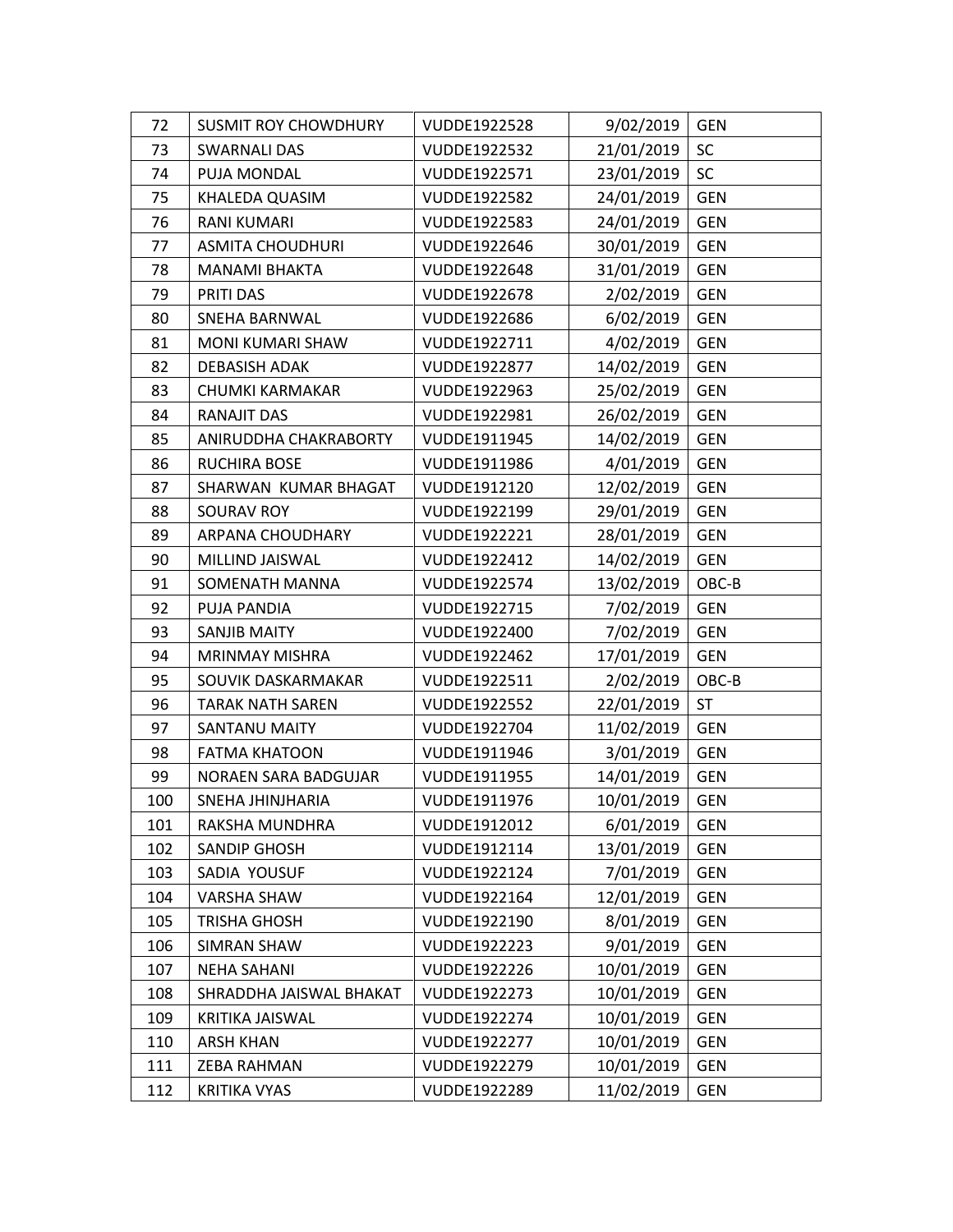| 113 | <b>ZEBA NAAZ</b>           | VUDDE1922318 | 25/01/2019 | <b>GEN</b> |
|-----|----------------------------|--------------|------------|------------|
| 114 | <b>CHANDAN SINGH</b>       | VUDDE1922396 | 14/01/2019 | <b>GEN</b> |
| 115 | <b>CHANDA TIWARY</b>       | VUDDE1922398 | 21/01/2019 | <b>GEN</b> |
| 116 | ANUPAMA TIWARI             | VUDDE1922624 | 28/01/2019 | <b>GEN</b> |
| 117 | SHAZIA ANJUM               | VUDDE1922680 | 2/02/2019  | <b>GEN</b> |
| 118 | <b>SANA AFREEN</b>         | VUDDE1922699 | 4/02/2019  | <b>GEN</b> |
| 119 | <b>GOSIA YASMIN</b>        | VUDDE1922703 | 4/02/2019  | OBC-A      |
| 120 | SAIMA BANO                 | VUDDE1922705 | 4/02/2019  | <b>GEN</b> |
| 121 | RAKSHA SHARMA              | VUDDE1922737 | 6/02/2019  | <b>GEN</b> |
| 122 | <b>ANWESHA MITRA</b>       | VUDDE1922755 | 7/02/2019  | <b>GEN</b> |
| 123 | SANDHYA GUPTA              | VUDDE1922788 | 12/02/2019 | <b>GEN</b> |
| 124 | APARNA SAHA                | VUDDE1922791 | 11/02/2019 | <b>GEN</b> |
| 125 | <b>SURAIYA ALI</b>         | VUDDE1922799 | 11/02/2019 | <b>GEN</b> |
| 126 | <b>PUJA GUPTA</b>          | VUDDE1922805 | 11/02/2019 | <b>GEN</b> |
| 127 | <b>MAHE ANJUM</b>          | VUDDE1922808 | 11/02/2019 | <b>GEN</b> |
| 128 | SHAHNAZ AKHTAR             | VUDDE1922827 | 12/02/2019 | <b>GEN</b> |
| 129 | SATENDRA KUMAR SHAW        | VUDDE1922837 | 13/02/2019 | <b>GEN</b> |
| 130 | PRIYANKA ROUTH             | VUDDE1922841 | 13/02/2019 | <b>GEN</b> |
| 131 | <b>DANISH FASIH</b>        | VUDDE1922848 | 13/02/2019 | <b>GEN</b> |
| 132 | RAFAT JAHAN                | VUDDE1922849 | 13/02/2019 | <b>GEN</b> |
| 133 | <b>KOMAL SINGH</b>         | VUDDE1922851 | 13/02/2019 | <b>GEN</b> |
| 134 | <b>KRITTIKA MITRA</b>      | VUDDE1922930 | 21/02/2019 | <b>GEN</b> |
| 135 | <b>MOUMITA GHOSH</b>       | VUDDE1922980 | 26/02/2019 | <b>GEN</b> |
| 136 | ARJUN SAMANTA              | VUDDE1911948 | 14/02/2019 | <b>GEN</b> |
| 137 | SAYAN DAS                  | VUDDE1911993 | 4/01/2019  | <b>SC</b>  |
| 138 | ANANYA DUTTA               | VUDDE1911998 | 7/01/2019  | <b>GEN</b> |
| 139 | <b>SUBHASHIS MAJUMDAR</b>  | VUDDE1912006 | 11/02/2019 | <b>GEN</b> |
| 140 | RISHI KANT THAKUR          | VUDDE1912103 | 6/01/2019  | <b>GEN</b> |
| 141 | <b>SANGITA NANDY</b>       | VUDDE1922234 | 10/01/2019 | <b>GEN</b> |
| 142 | <b>SUSMITA CHAKRABORTY</b> | VUDDE1922255 | 23/01/2019 | <b>GEN</b> |
| 143 | <b>SUVRA SAHA</b>          | VUDDE1922484 | 28/01/2019 | <b>GEN</b> |
| 144 | SRIJITA SEAL               | VUDDE1922494 | 31/01/2019 | <b>GEN</b> |
| 145 | <b>SANGITA KHAN</b>        | VUDDE1922740 | 6/02/2019  | <b>GEN</b> |
| 146 | DEBARATI BASAK             | VUDDE1922749 | 11/02/2019 | <b>GEN</b> |
| 147 | SHILPA SHAW                | VUDDE1922754 | 12/02/2019 | <b>GEN</b> |
| 148 | <b>MUKTASREE DAS</b>       | VUDDE1922767 | 14/02/2019 | <b>GEN</b> |
| 149 | EHTESHAM AHMAD             | VUDDE1922868 | 14/02/2019 | <b>GEN</b> |
| 150 | <b>ARNAB DEY</b>           | VUDDE1922873 | 14/02/2019 | OBC-B      |
| 151 | <b>SUMIT RAY</b>           | VUDDE1922888 | 14/02/2019 | <b>GEN</b> |
| 152 | RAMA SHANKAR SAHU          | VUDDE1922915 | 19/02/2019 | OBC-A      |
| 153 | <b>RITWIK DEY</b>          | VUDDE1922969 | 28/02/2019 | <b>GEN</b> |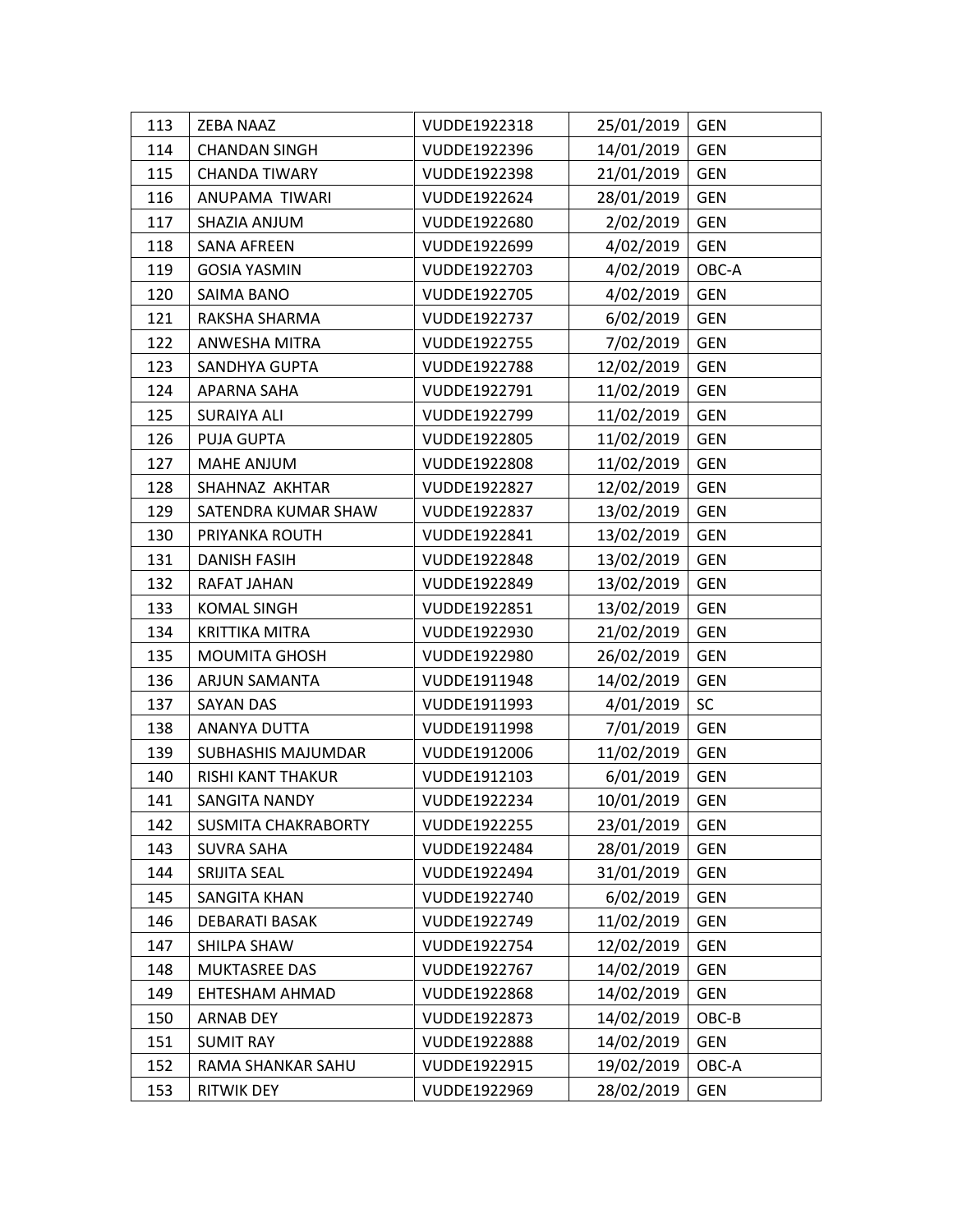| 154 | PRIYANKA DAS              | VUDDE1922970 | 27/02/2019 | <b>GEN</b> |
|-----|---------------------------|--------------|------------|------------|
| 155 | <b>ANISHA KHATOON</b>     | VUDDE1922204 | 10/01/2019 | <b>GEN</b> |
| 156 | TUMPA RANI BHARASA        | VUDDE1922492 | 31/01/2019 | <b>SC</b>  |
| 157 | ARPAN MULLICK             | VUDDE1911936 | 4/01/2019  | <b>GEN</b> |
| 158 | SOMNATH KARMAKAR          | VUDDE1911960 | 4/01/2019  | <b>GEN</b> |
| 159 | PROSENJIT MONDAL          | VUDDE1911961 | 4/01/2019  | OBC-B      |
| 160 | <b>SUBHOJIT HALDER</b>    | VUDDE1911962 | 20/01/2019 | <b>GEN</b> |
| 161 | SOUGATA GHOSH             | VUDDE1911980 | 6/01/2019  | <b>GEN</b> |
| 162 | <b>SUDIPTA DEY</b>        | VUDDE1911983 | 14/01/2019 | <b>GEN</b> |
| 163 | <b>KAUSHIK DAS</b>        | VUDDE1911999 | 8/01/2019  | <b>GEN</b> |
| 164 | PURBA NASKAR              | VUDDE1912005 | 6/01/2019  | <b>SC</b>  |
| 165 | <b>RUME DAS</b>           | VUDDE1912048 | 8/01/2019  | <b>GEN</b> |
| 166 | <b>ABHIJIT ROY</b>        | VUDDE1912063 | 5/01/2019  | <b>GEN</b> |
| 167 | RITWIKA BAG               | VUDDE1912064 | 7/01/2019  | <b>GEN</b> |
| 168 | <b>INDRANI PAUL</b>       | VUDDE1912070 | 5/01/2019  | <b>GEN</b> |
| 169 | <b>MILAN DAS</b>          | VUDDE1912088 | 14/02/2019 | OBC-B      |
| 170 | SAIKAT DUTTA              | VUDDE1912117 | 6/01/2019  | OBC-B      |
| 171 | SAGNIK DAS                | VUDDE1912121 | 17/01/2019 | <b>GEN</b> |
| 172 | <b>SHAHNAZ PARVEEN</b>    | VUDDE1922132 | 17/01/2019 | <b>GEN</b> |
| 173 | <b>MAMATA BASU</b>        | VUDDE1922167 | 8/01/2019  | <b>GEN</b> |
| 174 | <b>RIMI GHOSH</b>         | VUDDE1922209 | 9/01/2019  | <b>GEN</b> |
| 175 | <b>SUMANA PAUL</b>        | VUDDE1922218 | 9/01/2019  | <b>GEN</b> |
| 176 | <b>SUSMITA DALUI</b>      | VUDDE1922253 | 10/01/2019 | <b>GEN</b> |
| 177 | <b>AYAN BANERJEE</b>      | VUDDE1922263 | 30/01/2019 | <b>GEN</b> |
| 178 | PRAMA DAS                 | VUDDE1922365 | 13/01/2019 | <b>GEN</b> |
| 179 | POM MALLICK               | VUDDE1922387 | 14/01/2019 | <b>SC</b>  |
| 180 | SUDIPTA MONDAL            | VUDDE1922399 | 28/01/2019 | <b>GEN</b> |
| 181 | PRIYA DAS                 | VUDDE1922427 | 29/01/2019 | <b>GEN</b> |
| 182 | SRABANI BASAK             | VUDDE1922436 | 21/01/2019 | SC         |
| 183 | <b>SUBRATA CHATTERJEE</b> | VUDDE1922474 | 19/01/2019 | <b>GEN</b> |
| 184 | <b>ARIJIT HAZRA</b>       | VUDDE1922513 | 11/02/2019 | <b>GEN</b> |
| 185 | <b>ASHIM GHOSH</b>        | VUDDE1922519 | 14/02/2019 | <b>GEN</b> |
| 186 | MOUSUMI ADHIKARY          | VUDDE1922547 | 21/01/2019 | <b>GEN</b> |
| 187 | ANJALI AGARWAL            | VUDDE1922604 | 9/02/2019  | <b>GEN</b> |
| 188 | <b>SWETA AGARWAL</b>      | VUDDE1922656 | 3/02/2019  | <b>GEN</b> |
| 189 | PUJA CHOWRASIA            | VUDDE1922662 | 10/02/2019 | <b>GEN</b> |
| 190 | <b>AMRITA SAHA</b>        | VUDDE1922671 | 2/02/2019  | <b>GEN</b> |
| 191 | <b>SUSMITA PRADHAN</b>    | VUDDE1922693 | 4/02/2019  | <b>GEN</b> |
| 192 | <b>SUSANTA CHATTERJEE</b> | VUDDE1922694 | 4/02/2019  | <b>GEN</b> |
| 193 | <b>SUMAN PANJA</b>        | VUDDE1922712 | 13/02/2019 | <b>GEN</b> |
| 194 | <b>SUPRIYA LAHA</b>       | VUDDE1922964 | 28/02/2019 | <b>GEN</b> |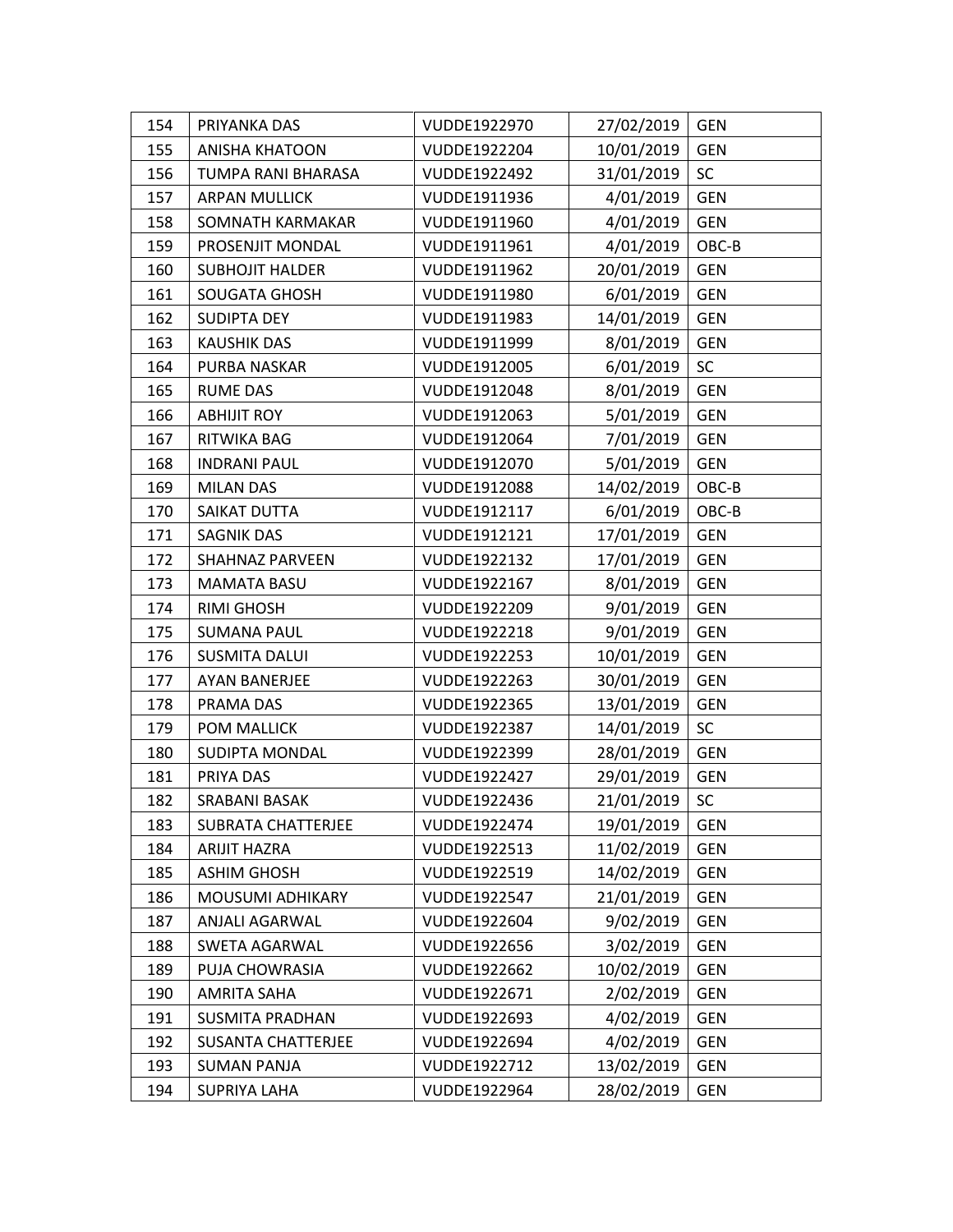| 195 | PRIYANKA MISHRA           | VUDDE1922974 | 27/02/2019 | <b>GEN</b> |
|-----|---------------------------|--------------|------------|------------|
| 196 | <b>SNEHASIS SINHA ROY</b> | VUDDE1923005 | 28/02/2019 | <b>GEN</b> |
| 197 | SHAKUNTALA KUMARI         | VUDDE1912124 | 13/02/2019 | OBC-B      |
| 198 | RADHIKA PUGALIA           | VUDDE1922142 | 8/01/2019  | <b>GEN</b> |
| 199 | SUBHAM GUPTA              | VUDDE1922163 | 10/01/2019 | <b>GEN</b> |
| 200 | SHRADHA NARNOLIA          | VUDDE1922186 | 8/01/2019  | <b>GEN</b> |
| 201 | PRIYA SHARMA              | VUDDE1922187 | 8/01/2019  | GENPWD, VI |
| 202 | NIDHI GUPTA               | VUDDE1922189 | 8/01/2019  | <b>GEN</b> |
| 203 | <b>SHASHI GUPTA</b>       | VUDDE1922192 | 8/01/2019  | <b>GEN</b> |
| 204 | RASHMI KUMARI             | VUDDE1922194 | 8/01/2019  | <b>GEN</b> |
| 205 | SIMRAN BANSIR             | VUDDE1922195 | 8/01/2019  | <b>GEN</b> |
| 206 | AMAN BUBNA                | VUDDE1922230 | 9/01/2019  | GEN        |
| 207 | <b>SAMINA NOORI</b>       | VUDDE1922246 | 10/01/2019 | <b>GEN</b> |
| 208 | <b>VAISHALI PANDEY</b>    | VUDDE1922247 | 10/01/2019 | <b>GEN</b> |
| 209 | <b>VARSHA GUPTA</b>       | VUDDE1922411 | 21/01/2019 | <b>GEN</b> |
| 210 | <b>SONA CHOWDHARY</b>     | VUDDE1922441 | 16/01/2019 | <b>GEN</b> |
| 211 | <b>ROSHNI GUPTA</b>       | VUDDE1922442 | 16/01/2019 | <b>GEN</b> |
| 212 | PRIYANKA KESARWANI        | VUDDE1922480 | 20/01/2019 | <b>GEN</b> |
| 213 | PRITI KAREL               | VUDDE1922507 | 19/01/2019 | <b>GEN</b> |
| 214 | <b>SUKANYA SAHA</b>       | VUDDE1922533 | 21/01/2019 | <b>GEN</b> |
| 215 | RASHMI KUMARI SHAW        | VUDDE1922541 | 12/02/2019 | <b>GEN</b> |
| 216 | PRIYANKA YADAV            | VUDDE1922555 | 4/02/2019  | OBC-A      |
| 217 | <b>AVIJIT DEY</b>         | VUDDE1922569 | 23/01/2019 | <b>GEN</b> |
| 218 | MANISH KUMAR SHAW         | VUDDE1922608 | 26/01/2019 | <b>GEN</b> |
| 219 | MAHESH KUMAR KAMATH       | VUDDE1922610 | 26/01/2019 | <b>GEN</b> |
| 220 | RIMJHIM BARNWAL           | VUDDE1922632 | 29/01/2019 | <b>GEN</b> |
| 221 | <b>DEEPTI OJHA</b>        | VUDDE1922638 | 31/01/2019 | GEN        |
| 222 | SAIFUDDIN AHMED           | VUDDE1922644 | 30/01/2019 | <b>GEN</b> |
| 223 | TAMAGHNASAHA              | VUDDE1922658 | 1/02/2019  | <b>GEN</b> |
| 224 | <b>VARSHA SINGH</b>       | VUDDE1922668 | 10/02/2019 | <b>GEN</b> |
| 225 | AKHILESH KUMAR THAKUR     | VUDDE1922688 | 10/02/2019 | <b>GEN</b> |
| 226 | <b>SUNNY SINGH</b>        | VUDDE1922689 | 10/02/2019 | <b>GEN</b> |
| 227 | ADITYA KUMAR SHARMA       | VUDDE1922724 | 5/02/2019  | <b>GEN</b> |
| 228 | <b>BIRBAL ROY</b>         | VUDDE1922769 | 8/02/2019  | <b>GEN</b> |
| 229 | <b>BISWAJIT MONDAL</b>    | VUDDE1922783 | 9/02/2019  | <b>GEN</b> |
| 230 | SHIVANI VYAS              | VUDDE1922818 | 13/02/2019 | <b>GEN</b> |
| 231 | <b>GARIMA SHARMA</b>      | VUDDE1922836 | 13/02/2019 | <b>GEN</b> |
| 232 | RAKESH KUMAR SINGH        | VUDDE1922862 | 13/02/2019 | <b>GEN</b> |
| 233 | RUCHIKA LAKHOTIA          | VUDDE1922883 | 14/02/2019 | <b>GEN</b> |
| 234 | PRIYANKA KHAITAN          | VUDDE1922886 | 14/02/2019 | <b>GEN</b> |
| 235 | <b>NIKKI SINGH</b>        | VUDDE1911935 | 11/02/2019 | <b>GEN</b> |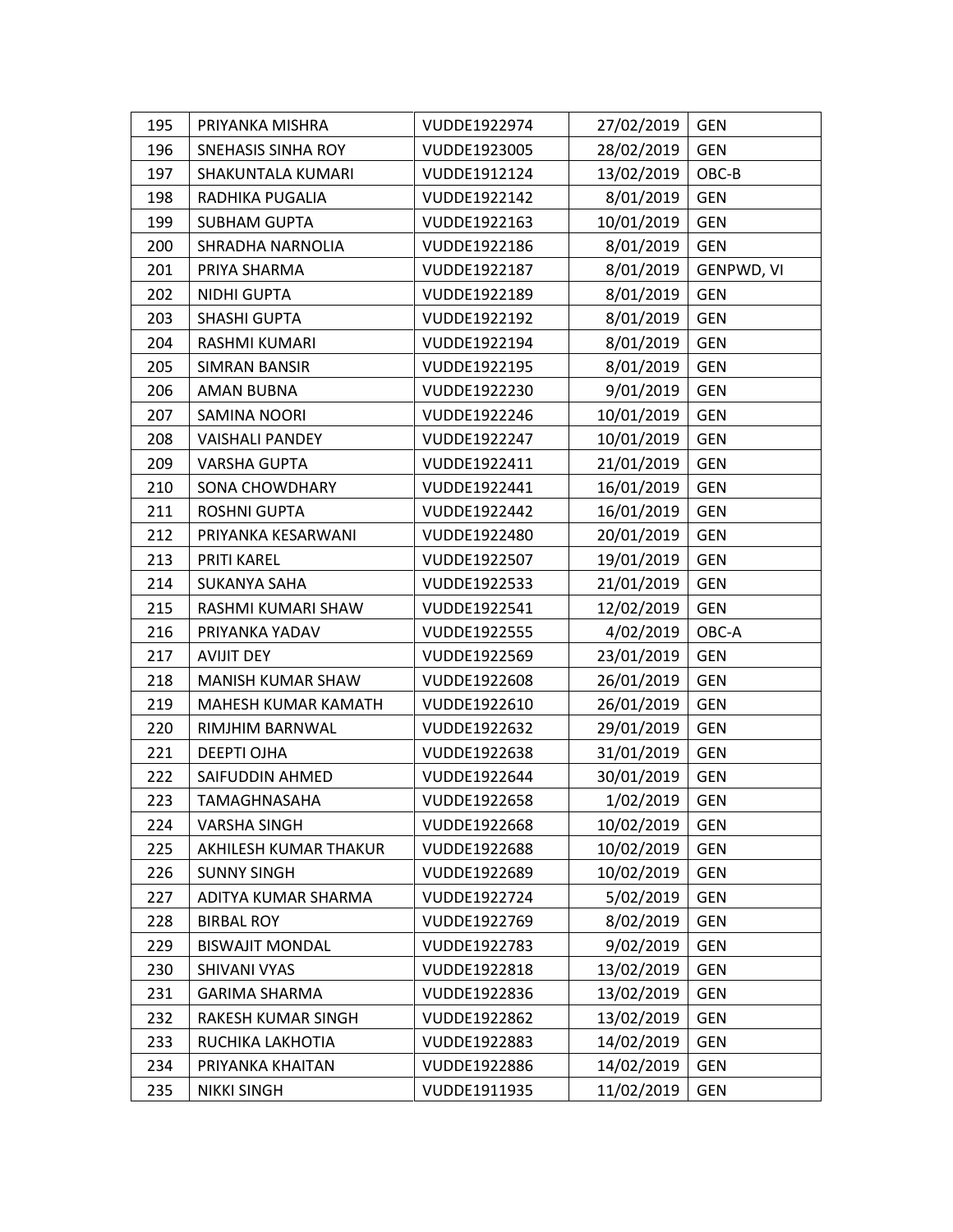| 236 | <b>SHREYA GHOSH</b>       | VUDDE1911975 | 5/01/2019  | <b>GEN</b> |
|-----|---------------------------|--------------|------------|------------|
| 237 | <b>ABIKHIT PAUL</b>       | VUDDE1912001 | 13/02/2019 | <b>GEN</b> |
| 238 | SOURAV KUMAR SINGH        | VUDDE1912008 | 5/01/2019  | <b>GEN</b> |
| 239 | SAYANTANI DUTTA           | VUDDE1912009 | 27/01/2019 | <b>GEN</b> |
| 240 | PAPAI MONDAL              | VUDDE1912052 | 7/01/2019  | <b>GEN</b> |
| 241 | DEBNEEL DATTA BANIK       | VUDDE1912077 | 5/01/2019  | <b>GEN</b> |
| 242 | SANTOSH DAS               | VUDDE1922146 | 15/01/2019 | SC         |
| 243 | <b>SUSMITA BISWAS</b>     | VUDDE1922162 | 2/02/2019  | OBC-B      |
| 244 | <b>FARHEEN SULTANA</b>    | VUDDE1922207 | 8/01/2019  | OBC-A      |
| 245 | <b>GARGI DAS</b>          | VUDDE1922211 | 11/01/2019 | <b>GEN</b> |
| 246 | <b>SHAMA PARVEEN</b>      | VUDDE1922239 | 9/01/2019  | <b>GEN</b> |
| 247 | <b>BAISAKHI ADHIKARY</b>  | VUDDE1922258 | 10/01/2019 | <b>GEN</b> |
| 248 | <b>SAYAN CHAKRABORTY</b>  | VUDDE1922261 | 11/01/2019 | <b>GEN</b> |
| 249 | <b>GOVINDA BAITHA</b>     | VUDDE1922275 | 11/01/2019 | SC         |
| 250 | SUPARNA SAMANTA           | VUDDE1922292 | 2/02/2019  | <b>GEN</b> |
| 251 | <b>VEERAJ GHOSH</b>       | VUDDE1922352 | 2/02/2019  | <b>GEN</b> |
| 252 | <b>TRINA MALLICK</b>      | VUDDE1922375 | 14/02/2019 | <b>GEN</b> |
| 253 | RAJKUMAR SWAMI            | VUDDE1922424 | 21/01/2019 | OBC-A      |
| 254 | ARKA MUKHERJEE            | VUDDE1922433 | 30/01/2019 | <b>GEN</b> |
| 255 | <b>SOUVIK ROY</b>         | VUDDE1922448 | 14/02/2019 | <b>GEN</b> |
| 256 | <b>NASRIN KHATUN</b>      | VUDDE1922458 | 17/01/2019 | <b>GEN</b> |
| 257 | <b>ISHRAT JABEEN</b>      | VUDDE1922467 | 1/02/2019  | OBC-A      |
| 258 | SHUVENDU MUKHERJEE        | VUDDE1922476 | 17/01/2019 | <b>GEN</b> |
| 259 | SOUMIK CHAKRABORTY        | VUDDE1922523 | 12/02/2019 | <b>GEN</b> |
| 260 | <b>NEHA PODDAR</b>        | VUDDE1922556 | 14/02/2019 | <b>GEN</b> |
| 261 | <b>DEBARATI ROY</b>       | VUDDE1922577 | 14/02/2019 | <b>GEN</b> |
| 262 | <b>BISAL DAS</b>          | VUDDE1922584 | 31/01/2019 | <b>GEN</b> |
| 263 | <b>AMARNATH CHOUDHARY</b> | VUDDE1922585 | 31/01/2019 | <b>GEN</b> |
| 264 | <b>SUMIT MUKHERJEE</b>    | VUDDE1922605 | 5/02/2019  | <b>GEN</b> |
| 265 | PRADIP KUMAR MONDAL       | VUDDE1922606 | 5/02/2019  | <b>GEN</b> |
| 266 | <b>MD TAUHEED KHAN</b>    | VUDDE1922616 | 11/02/2019 | <b>GEN</b> |
| 267 | <b>DIPAK SINGH</b>        | VUDDE1922622 | 11/02/2019 | <b>GEN</b> |
| 268 | POOJA SINGH               | VUDDE1922627 | 1/02/2019  | <b>GEN</b> |
| 269 | SK MOSTAKH MONDAL         | VUDDE1922635 | 29/01/2019 | OBC-A      |
| 270 | <b>ABIDUR RAHMAN</b>      | VUDDE1922653 | 31/01/2019 | <b>GEN</b> |
| 271 | RAKESH KUMAR ROY          | VUDDE1922657 | 12/02/2019 | <b>GEN</b> |
| 272 | <b>SAYONI CHAKROBORTY</b> | VUDDE1922659 | 1/02/2019  | <b>GEN</b> |
| 273 | RISHAV GOSWAMI            | VUDDE1922674 | 4/02/2019  | <b>GEN</b> |
| 274 | SANA ANJUM                | VUDDE1922716 | 5/02/2019  | <b>GEN</b> |
| 275 | <b>DEBASHREE RAY</b>      | VUDDE1922717 | 5/02/2019  | <b>GEN</b> |
|     | <b>PRATYUSHA</b>          |              |            |            |
| 276 | GANGOPADHYAY              | VUDDE1922718 | 4/02/2019  | <b>GEN</b> |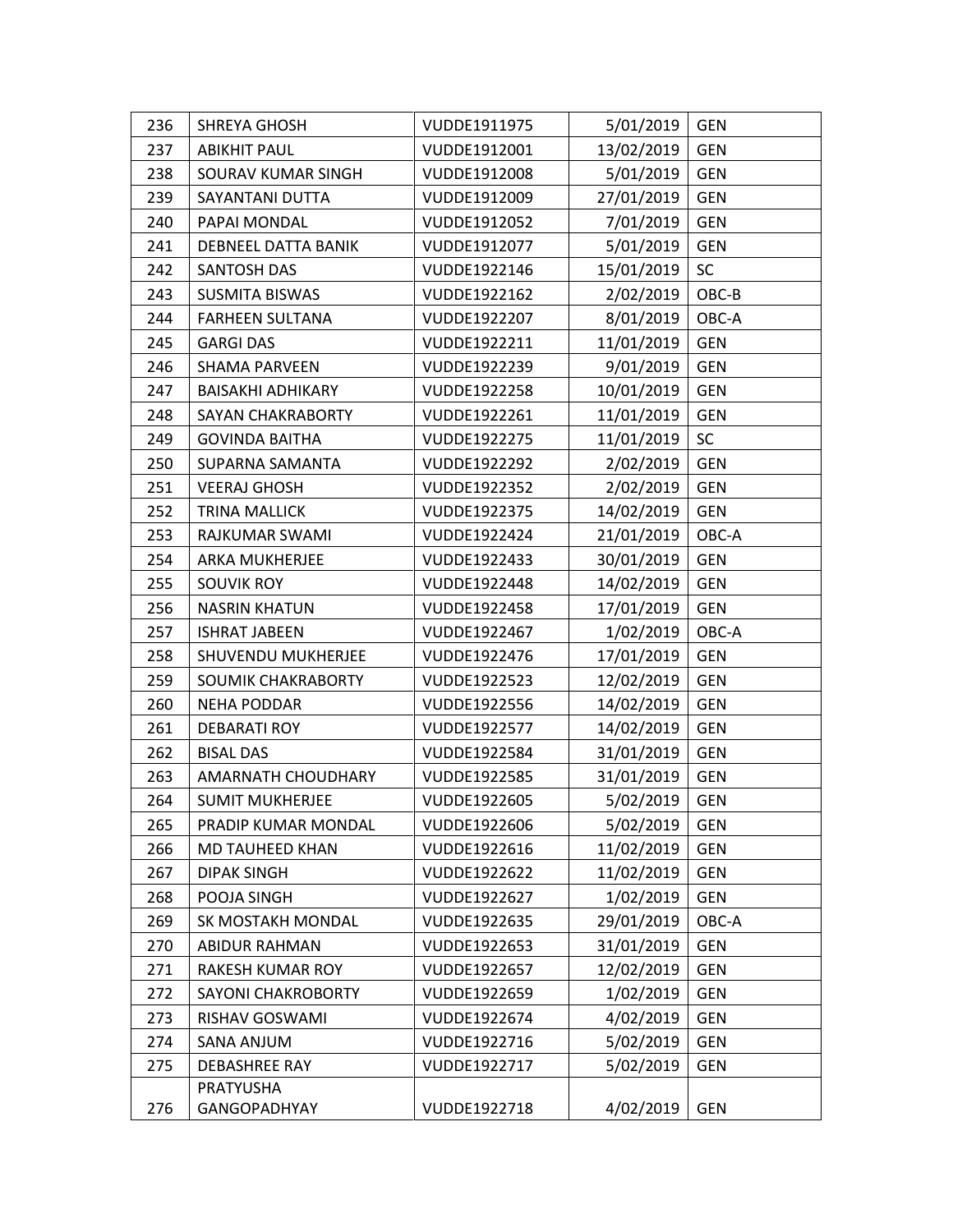| 277 | <b>KRITTIKA DEBNATH</b>   | VUDDE1922720 | 5/02/2019  | <b>GEN</b> |
|-----|---------------------------|--------------|------------|------------|
| 278 | PRASANT KUMAR PRASAD      | VUDDE1922735 | 14/02/2019 | <b>GEN</b> |
| 279 | ANAMIKA JHA               | VUDDE1922751 | 20/02/2019 | <b>GEN</b> |
| 280 | <b>ANKITA SINGH</b>       | VUDDE1922757 | 8/02/2019  | <b>GEN</b> |
| 281 | SAMIRAN ROY CHOWDHURY     | VUDDE1922900 | 22/02/2019 | <b>GEN</b> |
| 282 | NIKITA LODHA              | VUDDE1922901 | 19/02/2019 | <b>GEN</b> |
| 283 | <b>SAMINA KHATUN</b>      | VUDDE1922918 | 19/02/2019 | OBC-A      |
| 284 | IRTIFA MAQSOOD            | VUDDE1922922 | 20/02/2019 | <b>GEN</b> |
| 285 | <b>TARANNUM PARVEEN</b>   | VUDDE1922952 | 23/02/2019 | <b>GEN</b> |
| 286 | <b>GANESH SINGH</b>       | VUDDE1922976 | 26/02/2019 | <b>GEN</b> |
| 287 | <b>ARUN DAS</b>           | VUDDE1922978 | 26/02/2019 | <b>GEN</b> |
| 288 | <b>SUBHAM GHOSH</b>       | VUDDE1922993 | 27/02/2019 | OBC-B      |
| 289 | <b>MANISHA NATH</b>       | VUDDE1922232 | 9/01/2019  | <b>GEN</b> |
| 290 | PRIYA GUPTA               | VUDDE1911934 | 24/01/2019 | <b>GEN</b> |
| 291 | <b>MD SHARIQUE</b>        | VUDDE1911942 | 4/01/2019  | <b>GEN</b> |
| 292 | <b>SUMIT BANERJEE</b>     | VUDDE1912050 | 5/01/2019  | <b>GEN</b> |
| 293 | <b>SWETA SINGH</b>        | VUDDE1912062 | 11/01/2019 | <b>GEN</b> |
| 294 | <b>ALOK SHAW</b>          | VUDDE1912105 | 11/02/2019 | OBC-B      |
| 295 | <b>RAHUL KUMAR GIRI</b>   | VUDDE1922125 | 7/01/2019  | <b>GEN</b> |
| 296 | <b>NIKITA SINGH</b>       | VUDDE1922291 | 8/02/2019  | <b>GEN</b> |
| 297 | RAJ KUMAR RAM             | VUDDE1922345 | 6/02/2019  | <b>SC</b>  |
| 298 | RANJEET KUMAR RAM         | VUDDE1922346 | 6/02/2019  | SC         |
| 299 | RAJASHREE NASKAR          | VUDDE1922434 | 16/01/2019 | <b>SC</b>  |
| 300 | KHUSHBOO SHARMA           | VUDDE1922455 | 8/02/2019  | <b>GEN</b> |
| 301 | PAUSALI MONDAL            | VUDDE1922502 | 19/01/2019 | <b>GEN</b> |
| 302 | <b>MANISHA NANDY</b>      | VUDDE1922526 | 21/01/2019 | OBC-B      |
| 303 | <b>SHARRIN GAZAL</b>      | VUDDE1922647 | 30/01/2019 | <b>GEN</b> |
| 304 | KAVITA KUMARI MAHATO      | VUDDE1922676 | 2/02/2019  | <b>GEN</b> |
| 305 | <b>PUTUL SINGH</b>        | VUDDE1922701 | 8/02/2019  | <b>GEN</b> |
| 306 | SEEMA JANGID              | VUDDE1922806 | 12/02/2019 | <b>GEN</b> |
| 307 | SK ABDUL SHOVAN           | VUDDE1922814 | 14/02/2019 | <b>GEN</b> |
| 308 | NATASHA AGARWAL           | VUDDE1922817 | 12/02/2019 | <b>GEN</b> |
| 309 | DEEDAR ALAM               | VUDDE1922832 | 13/02/2019 | <b>GEN</b> |
| 310 | ABHISHEK KUMAR RAJAK      | VUDDE1922838 | 13/02/2019 | <b>SC</b>  |
| 311 | RUDIPTA BOSE              | VUDDE1922946 | 22/02/2019 | <b>GEN</b> |
| 312 | <b>SHAIK NAFEES NASER</b> | VUDDE1923002 | 28/02/2019 | OBC-A      |
| 313 | SOURAV CHATTERJEE         | VUDDE1911990 | 24/01/2019 | <b>GEN</b> |
| 314 | PROGNA BANERJEE           | VUDDE1912119 | 31/01/2019 | <b>GEN</b> |
| 315 | <b>BIJITA HAZRA</b>       | VUDDE1922126 | 10/01/2019 | <b>GEN</b> |
| 316 | PUJA SAMANTA              | VUDDE1922135 | 29/01/2019 | <b>GEN</b> |
| 317 | <b>SNEHASISH GHOSH</b>    | VUDDE1922140 | 7/01/2019  | <b>GEN</b> |